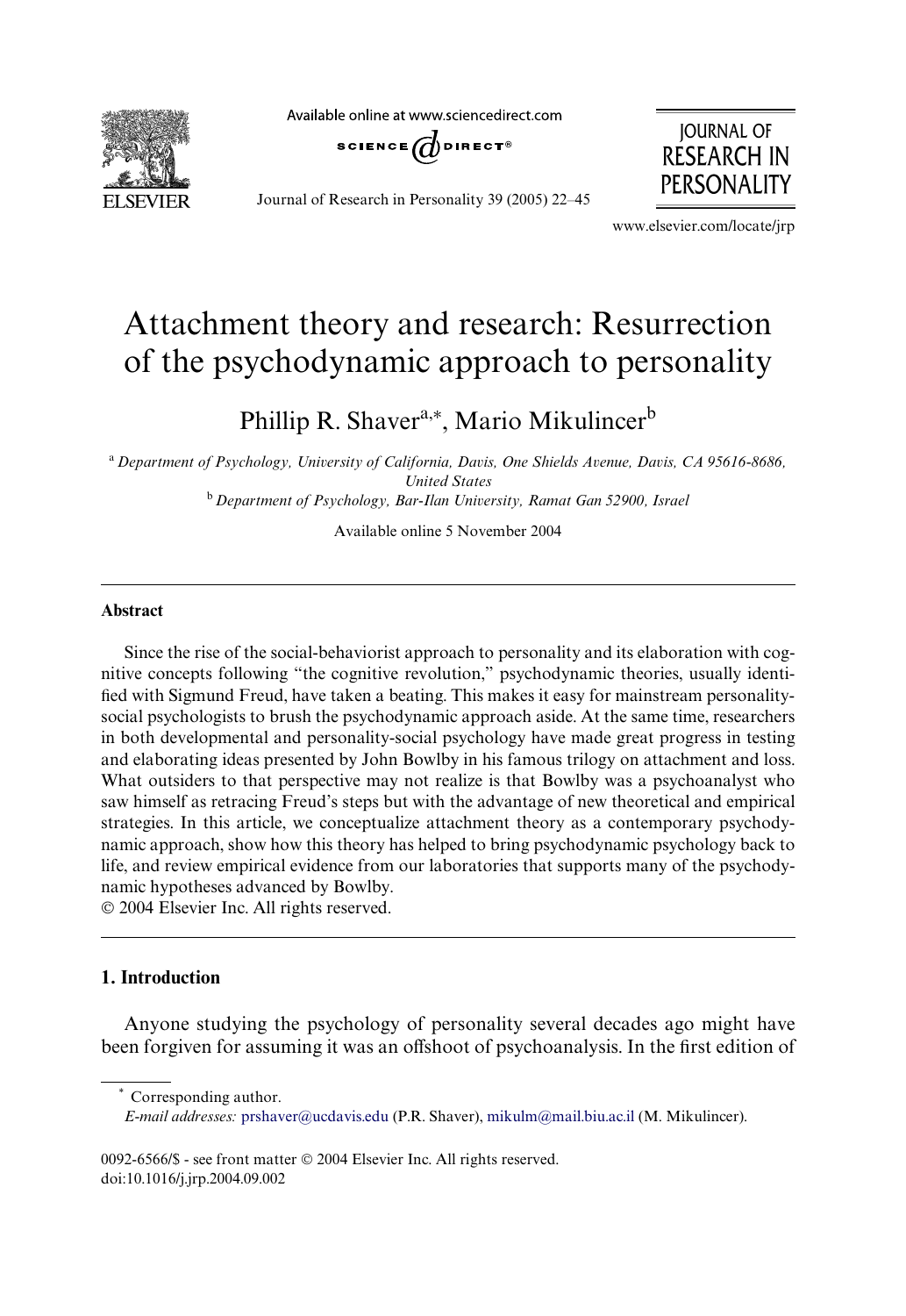the now-classic personality textbook by [Hall and Lindsey \(1957\),](#page-21-0) separate chapters were devoted to Freud and Jung and an entire chapter was devoted to more social and culturally oriented psychoanalysts, such as Adler, Horney, Fromm, and Sullivan. Even the chapter on learning theory was devoted mainly to [Dollard and Miller's](#page-21-1) [\(1950\)](#page-21-1) recasting of psychoanalytic theory in terms of Hull–Spence drive theory, the leading theory of animal learning at the time. Humanistic psychology, which played a role similar to today's positive psychology (e.g., [Aspinwall & Staudinger, 2003\)](#page-20-0), was "positive" mostly in contrast with Freudian psychoanalysis, which emphasized sexual and aggressive motives, defenses and illusions, and the pessimistic therapeutic goal of nudging clients upward from extreme distress to ordinary unhappiness. Many clinicians worked from a psychoanalytic perspective, and many personality research-ers (e.g., [Block, 1971; Blum, 1953; Klein, 1970; Sarno](#page-20-1)ff[, 1971](#page-20-1)) were formulating and testing psychoanalytic hypotheses.

What happened between then and now? Today, many students specializing in personality psychology hardly know who Freud was, and most have never read his work. Some who do know about him think of him as a sex-obsessed theoretical web spinner who derogated women and turned a blind eye to his clients' personal narratives of sexual abuse. The once well-known neo-Freudian psychodynamic theorists, such as Sullivan, Horney, and Fromm, are even less well-known today than Freud. They do not even warrant specific arguments for demotion from the pantheon. More psychology graduate students know about the "Big Five" personality factors ([Costa](#page-21-2) [& McCrae, 1988\)](#page-21-2) than know about psychodynamic approaches to inner conflict and personality development, and many students and researchers question whether defenses—a key part of the psychoanalytic framework—even exist.

There are several reasons for the intellectual sea change. Over time, psychodynamic theories and research were challenged, first by various forms of behaviorism (e.g., [Dollard & Miller, 1950\)](#page-21-1), and then by cognitive social learning theories and expectancy-value models (e.g., [Atkinson & Raynor, 1974; Bandura, 1977; Mischel,](#page-20-2) [1973\)](#page-20-2). These approaches continued to focus mainly on mental processes, but after a while even this commonality with psychoanalytic theory was abandoned. Trait researchers began to settle on what became the five-factor model (e.g., [Costa & Mc](#page-21-2) [Crae, 1988](#page-21-2)), which is largely descriptive rather than dynamic or process-oriented. In addition, narrative approaches to personality (e.g., [McAdams, 1993](#page-22-0)), which went along with emphases in feminist scholarship and deconstructionism in the humanities, were proposed as phenomenological alternatives to theories that emphasized a dynamic unconscious.

Looking across these many changes, we can discern several causes of the eclipse of psychodynamic theories. First, it was difficult to create valid measurement techniques and obtain unambiguous empirical evidence for psychodynamic propositions. Second, both behaviorism and the "cognitive revolution" led to a general neglect of motivation and other dynamic processes, such as inner conflicts and defenses, as researchers focused on social learning of attitudes and action patterns, genetic and experiential underpinnings of traits, and cognitive constructs such as attributions and expectations. Third, as experimental social psychology joined forces with personality psychology, there was increased emphasis on proximal rather than distal causes of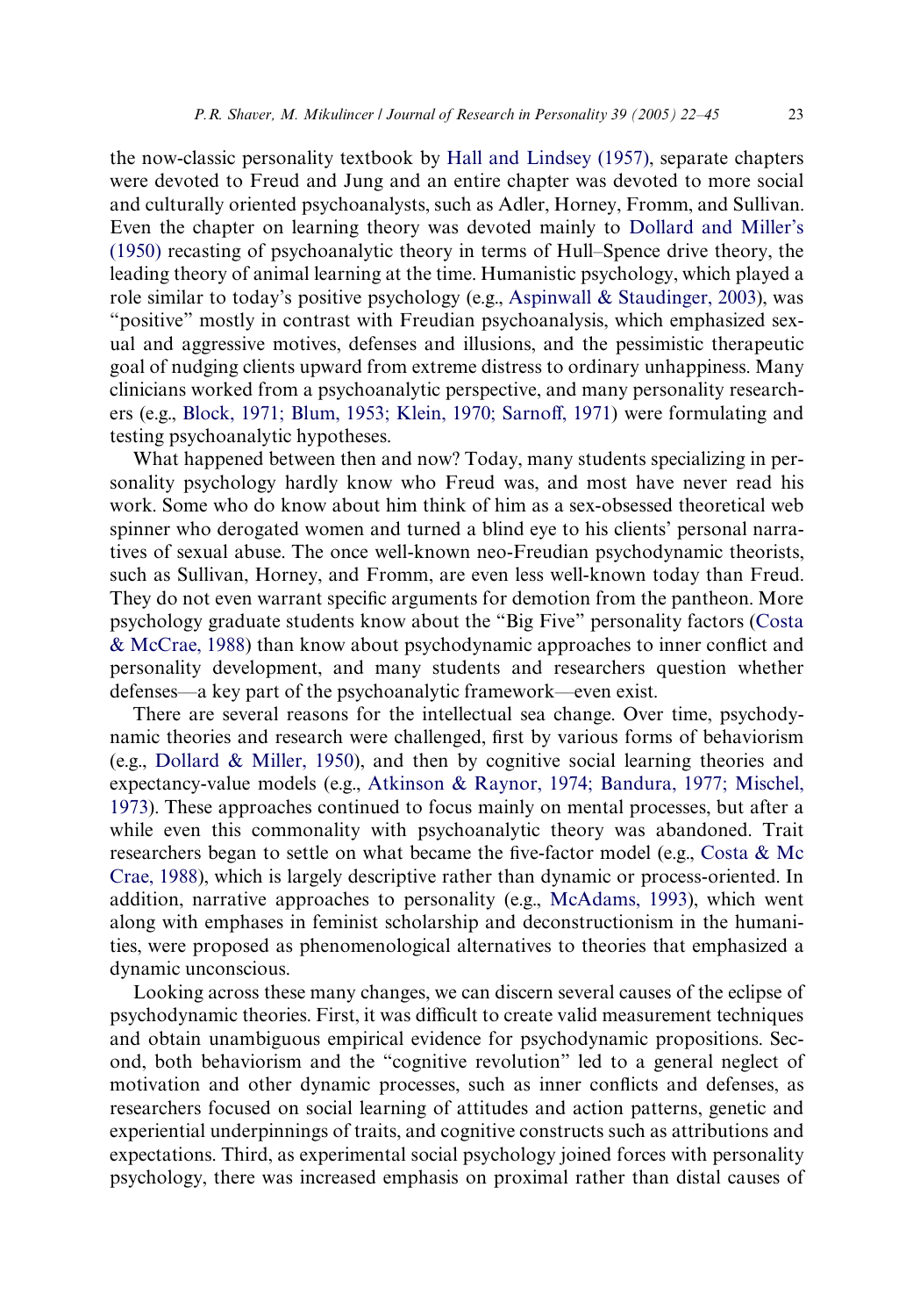mental and behavioral processes. Development was neglected while situational forces gained increased attention. There were many more brief, one-shot laboratory studies focusing on attitudes, cognitive aspects of stereotyping and prejudice, and validation of self-report questionnaires. Fourth, there was an increased preference for parsimony and simplicity over depth. Admittedly, psychoanalytically trained researchers and clinicians often seemed to pride themselves on the number of hidden twists and turns they could weave into any single causal story, and there was no way to tell whether their interpretations were or were not correct. Moreover, as academic psychology, with its emphasis on psychologically normal undergraduate students, became increasingly dissociated from clinical psychology and psychopathology, the motivation for probing deep and convoluted defenses, and their social and developmental causes, decreased. Finally, as the research enterprise heated up, fueled by federal research grants, and pressures to publish quickly or perish, the attractiveness of atheoretical studies and modest, highly focused mini-theories grew.

While there is much to be said for the progress that occurred in personality research as a result of these and other historical forces—many useful new measures were created and validated; the range of practical, real-world topics that got addressed, such as sex roles, prejudice, and health, increased; the interaction of dispositional and situational forces was recognized more clearly—it has been encouraging to see lately a return of deep psychodynamic issues and the creation of broader and more ambitious theories (e.g., [Greenberg, Pyszczynski, & Solomon, 1997; Mischel &](#page-21-3) [Shoda, 1995; Westen, 1994\)](#page-21-3). For example, motivation, including unconscious motivation, is back at center stage (e.g., [Bargh, 1996; Higgins & Kruglanski, 2000\)](#page-20-3); and, somewhat ironically, the study of cognitive processes has yielded powerful and clever research techniques that can also be used to study dynamic, unconscious processes such as thought-suppression (e.g., [Wegner, 1994](#page-23-0)), transference (e.g., [Andersen &](#page-20-4) [Berk, 1998](#page-20-4)), and defenses against existential threats (e.g., [Greenberg, Koole, &](#page-21-4) [Pyszczynski, 2004](#page-21-4)). Moreover, important psychodynamic constructs that arose in a clinical context, such as narcissism and repression, are being studied experimentally and taken seriously in personality psychology (e.g., [Morf & Rhodewalt, 2001; Wein](#page-22-1)[berger, 1995\)](#page-22-1).

Supporting the renaissance of psychodynamic approaches to personality are some important trends within psychoanalytic theory itself. For example, there is now much less emphasis on Freud's mechanistic drive theory, which was rooted in inappropriate analogies to physics (e.g., the psychic energy construct), premature neurologizing (e.g., the notion of neural "cathexis"), and speculation about human evolution (the emphasis on sexual and aggressive instincts). The emphasis now is on mental representations of self and others, and the importance of close interpersonal relationships and their developmental residues (e.g., [Aron, 2002; Mitchell, 1988](#page-20-5)). The links between psychodynamic and neurological processes have been made less speculative by the advent of neuroscience, which provides a more realistic picture of the ways in which implicit mental processes, emotions, and emotion regulation work (e.g., [Solms &](#page-23-1) [Turnbull, 2002](#page-23-1)). Moreover, there has been a move away from fantasy-oriented conceptions of mental processes, such as that of Melanie [Klein \(1957\),](#page-22-2) toward intersubjective perspectives stressing actual social experiences (e.g., [Aron, 2002; Mitchell,](#page-20-5)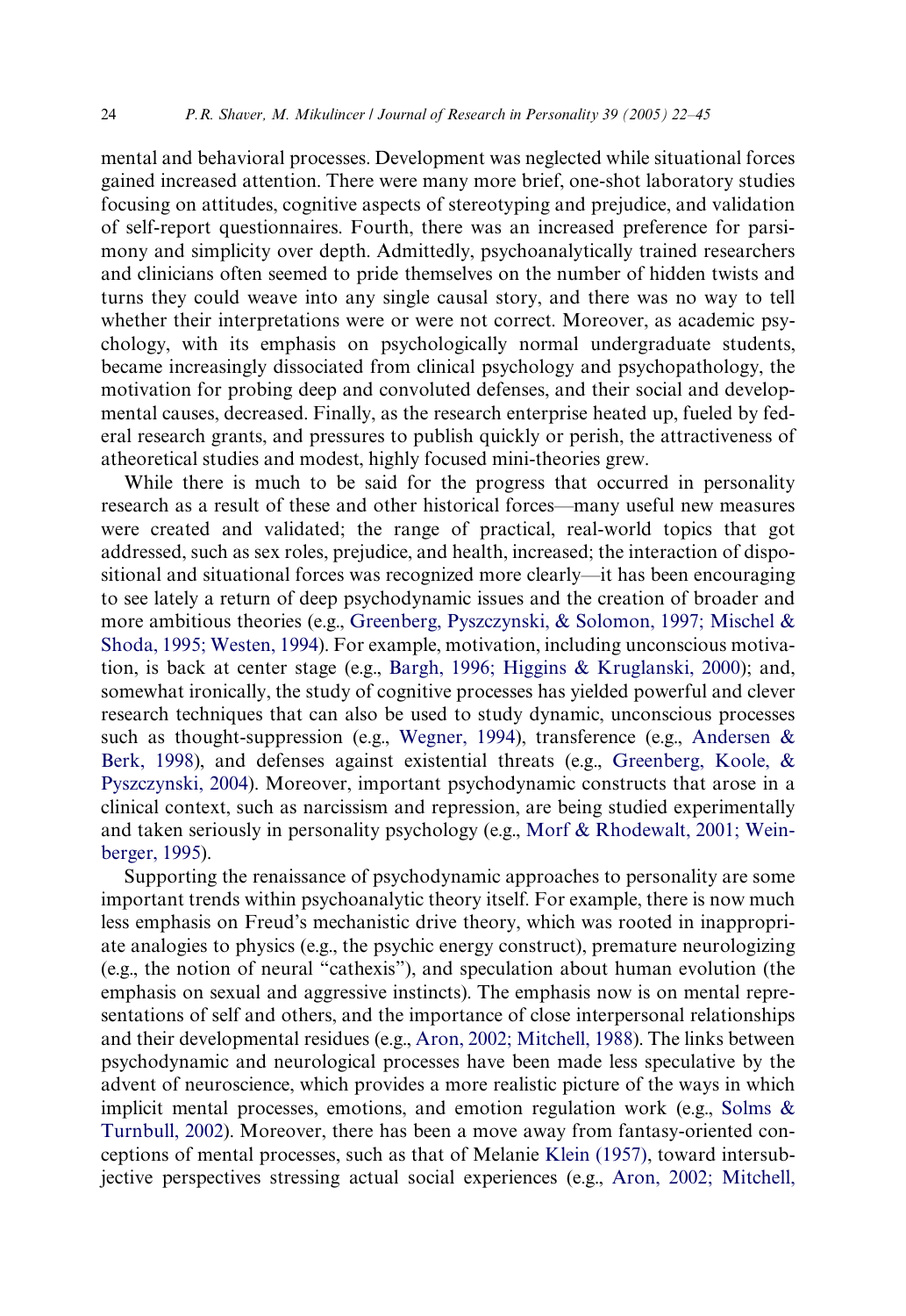[1988\)](#page-20-5). There is also a greater emphasis on self-organization, identity, and personal goals (e.g., [Kohut, 1971, 1977\)](#page-22-3), which narrows the distance between psychoanalysis and mainstream personality and social psychology.

In his impressive review of psychoanalysis, [Westen \(1998\)](#page-23-2) formalized these trends and asserted that, although contemporary psychodynamic theories are far from being monolithic, all of them agree with five core postulates. First, a large portion of mental life is unconscious. Second, cognitive and affective processes operate in parallel so that people can have conflicting motives, thoughts, and feelings toward the same situation or person, and often activate psychological defenses to deal with these conflicts. Third, childhood experiences play a crucial role in the formation of adult personality. Fourth, mental representations of the self and others are major components of personality, and they often explain a person's behavior in interpersonal and social settings. Fifth, healthy personality development reflects a move from a socially dependent state to a mature autonomous one. One important example of contemporary psychodynamic approaches is [Bowlby \(1982/1969, 1973, 1980\)](#page-20-6) and [Ainsworth's](#page-20-7)  $(1991)$  attachment theory, which adheres to Westen's  $(1998)$  five postulates and has spawned an enormous amount of research in several different psychological subfields.

#### **2. Attachment theory as an example of contemporary psychodynamic approaches**

Attachment theory is obviously a psychoanalytic theory. Bowlby was trained as a child psychiatrist and psychoanalyst, and his major colleague, Mary Ainsworth, was trained in clinical and developmental psychology and coauthored a book about projective testing. Bowlby and Ainsworth combined key insights from psychoanalysis, ethology, developmental psychology, and cognitive psychology to create a theory of emotional bonding and emotion regulation that has been tested and elaborated in hundreds of studies over the past 25 years (see [Cassidy & Shaver, 1999; Mikulincer &](#page-21-5) [Shaver, 2003; Shaver & Hazan, 1993; Shaver & Mikulincer, 2002](#page-21-5), for reviews). Like other psychoanalytic thinkers, they assumed that the explanation of adult behavior lay somewhere in childhood, but they were dissatisfied with the conventional psychoanalysis of their time, especially the ideas generated by Anna Freud and Melanie Klein. Whereas these theories viewed human motivation in terms of drives and explained a child's ties to its mother in terms of benefits associated with feeding and other forms of drive reduction, Bowlby and Ainsworth viewed human motivation as guided by innate behavioral systems that facilitate adjustment and survival, and they explained the infant–mother bond in terms of basic needs for protection and security. Moreover, although they retained an emphasis on dynamic unconscious processes, they also paid considerable attention to actual relationship experiences and their cog-nitive residues as influences on later behavior ([Fonagy, 2001](#page-21-6)).

#### *2.1. Basic concepts in attachment theory and research*

According to [Bowlby \(1982/1969\),](#page-20-6) human beings are born with an innate psychobiological system (the *attachment behavioral system*) that motivates them to seek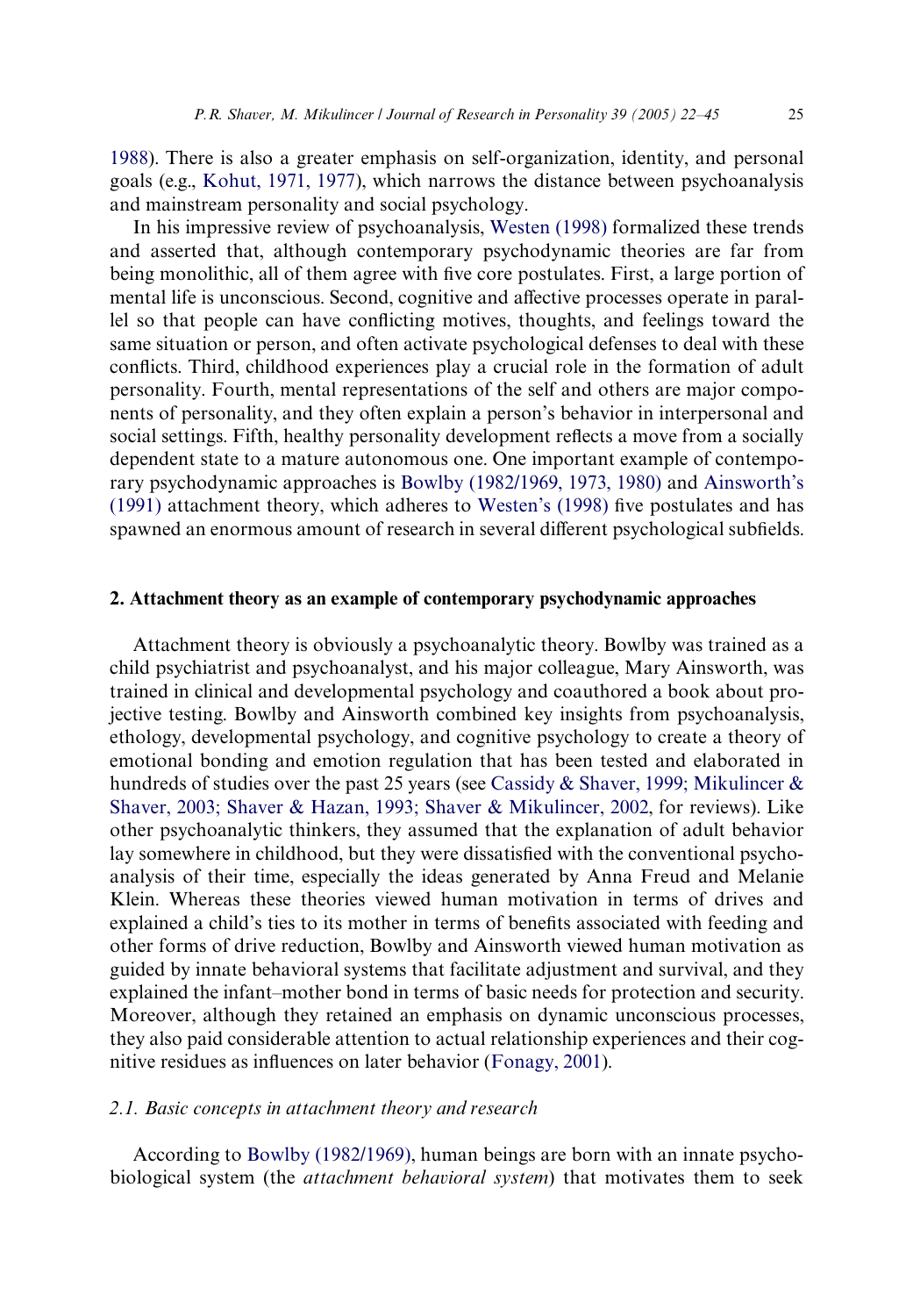proximity to significant others (*attachment figures*) in times of need. The set-goal of the system is the attainment of actual or perceived protection and security; hence, the system is automatically activated when a potential or actual threat to one's sense of security is appraised. Under these conditions, a person tends automatically to turn for protection and comfort to actual attachment figures or to internalized representations of them, and to maintain actual or symbolic proximity to these figures until a state of protection and security is attained. Whereas [Bowlby \(1982/1969, 1988\)](#page-20-6) assumed that age and development result in an increased ability to gain comfort from symbolic representations of attachment figures or self-structures linked to such representations, he also assumed that no one of any age is completely free of reliance on actual others and that the attachment system remains active over the entire life span.

[Bowlby \(1973\)](#page-20-8) also described important individual differences in attachment-system functioning depending on the availability, responsiveness, and supportiveness of attachment figures in times of need. Interactions with attachment figures who are available and responsive at such times facilitate optimal functioning of the attachment system and promote a core *sense of attachment security*—a sense that the world is generally a safe place, that attachment figures are generally helpful when called upon, and that it is possible to explore the environment curiously and to engage effectively with other people. During these interactions, a person learns that acknowledgment and display of distress elicit supportive responses from others, that (given the proven availability of others to help when necessary) one's own actions are often able to reduce distress and remove obstacles, and that turning to others when threatened usually results in enhanced coping. These kinds of experiences increase both self-confidence and confidence in attachment figures' willingness and ability to provide effective support.

When attachment figures are not reliably available and supportive, however, a sense of security is not attained, serious doubts about one's self-efficacy and others' intentions are formed, and secondary strategies of affect regulation other than appropriate proximity seeking are adopted. These secondary strategies are of two major kinds: *hyperactivation* and *deactivation of the attachment system*. (We reviewed evidence for these strategies in [Mikulincer & Shaver, 2003](#page-22-4).) Hyperactivation refers to intense efforts to attain proximity to attachment figures and ensure their attention and support. People who rely on hyperactivating strategies compulsively seek proximity and protection, are hypersensitive to signs of possible rejection or abandonment, and are prone to ruminating on personal deficiencies and threats to relationships. Deactivation refers to the inhibition of proximity-seeking inclinations and actions, and the suppression or discounting of any threat that might activate the attachment system. People who rely on these strategies tend to maximize distance from others, experience discomfort with closeness, strive for personal strength and self-reliance, and suppress distressing thoughts and memories.

Beyond characterizing individual differences in attachment-system functioning during and following specific interactions with attachment figures, [Bowlby \(1973\)](#page-20-8) proposed that such interactions can have enduring, long-term effects on personality development which are mediated by mental representations he called "attach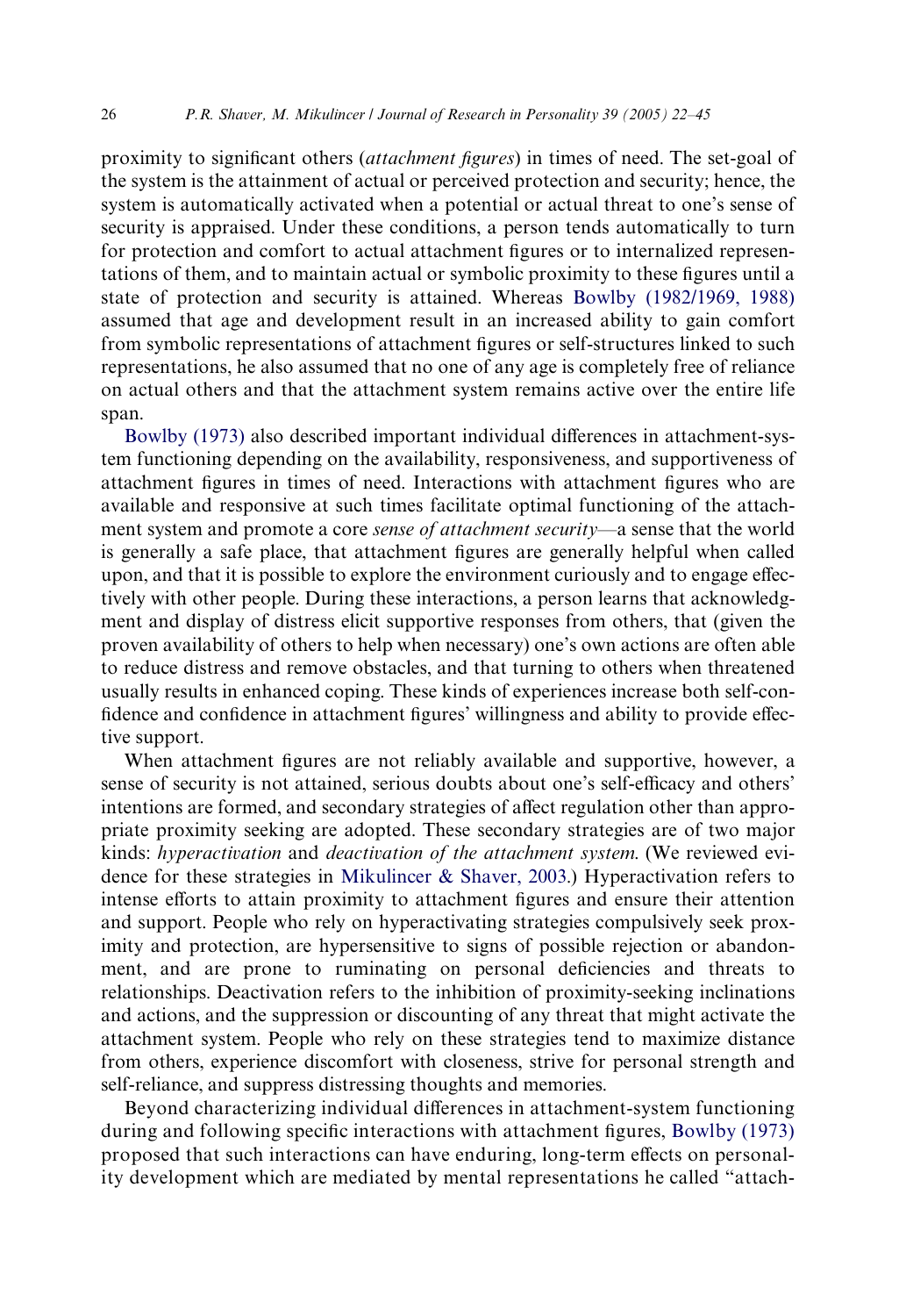ment working models." According to [Bowlby \(1982/1969\),](#page-20-6) actual interactions with attachment figures are stored in memory in the form of mental representations of attachment figures' responses (*working models of others*) as well as representations of the self's efficacy and value (*working models of self*). These working models allow a person to predict future interactions with the partner and design new proximity-seeking attempts without rethinking each one from the beginning.

Working models of self and others were viewed by [Bowlby \(1973\)](#page-20-8) as the main cause of continuity between early attachment experiences and cognitions, feelings, and behaviors in later relationships. Given a fairly consistent pattern of interactions with attachment figures during childhood and adolescence, the most representative or prototypical working models of these interactions are solidified and become part of a person's implicit procedural knowledge. Like other mental schemas, the most chronically accessible working models become core personality characteristics, tend to be applied in new situations and relationships, and can affect the functioning of the attachment system in general and the course of subsequent social interactions and close relationships.

In examining a person's most chronically accessible working models, attachment researchers who study adolescents and adults have focused on *attachment style*—the systematic pattern of relational expectations, emotions, and behaviors that results from a particular history of attachment experiences [\(Fraley & Shaver,](#page-21-7) [2000; Shaver & Mikulincer, 2002\)](#page-21-7). Initially, research was based on [Ainsworth, Ble](#page-20-9)[har, Waters, and Wall's \(1978\)](#page-20-9) three-category typology of attachment styles in infancy—secure, anxious, and avoidant—and [Hazan and Shaver's \(1987\)](#page-21-8) conceptualization of similar adult styles in the romantic relationship domain. Subsequent studies (e.g., [Bartholomew & Horowitz, 1991; Brennan, Clark, & Shaver, 1998](#page-20-10)) revealed, however, that attachment styles are more appropriately conceptualized as regions in a two-dimensional space. The first dimension, typically called attachment *avoidance*, reflects the extent to which a person distrusts relationship partners' goodwill, strives to maintain self-reliance and emotional distance from partners, and chronically relies on deactivating strategies for dealing with attachment insecurity. The second dimension, typically called attachment *anxiety*, reflects the degree to which a person worries that a partner will not be available in times of need and chronically relies on hyperactivating strategies. People who score relatively low on both dimensions are said to be secure or to have a strong sense of security.

Although attachment style is conceptualized as a global orientation toward close relationships, there are theoretical and empirical reasons for believing that a person's global style is just the top node in a hierarchical network of attachment representations, some of which apply only to certain kinds of relationships and others of which apply only in certain relational contexts (Mikulincer  $\&$ [Shaver, 2003](#page-22-4)). These attachment representations can be activated by actual or imagined encounters with supportive or unsupportive others even if they are incongruent with a person's global attachment style (e.g., [Mikulincer & Shaver,](#page-22-5) [2001\)](#page-22-5).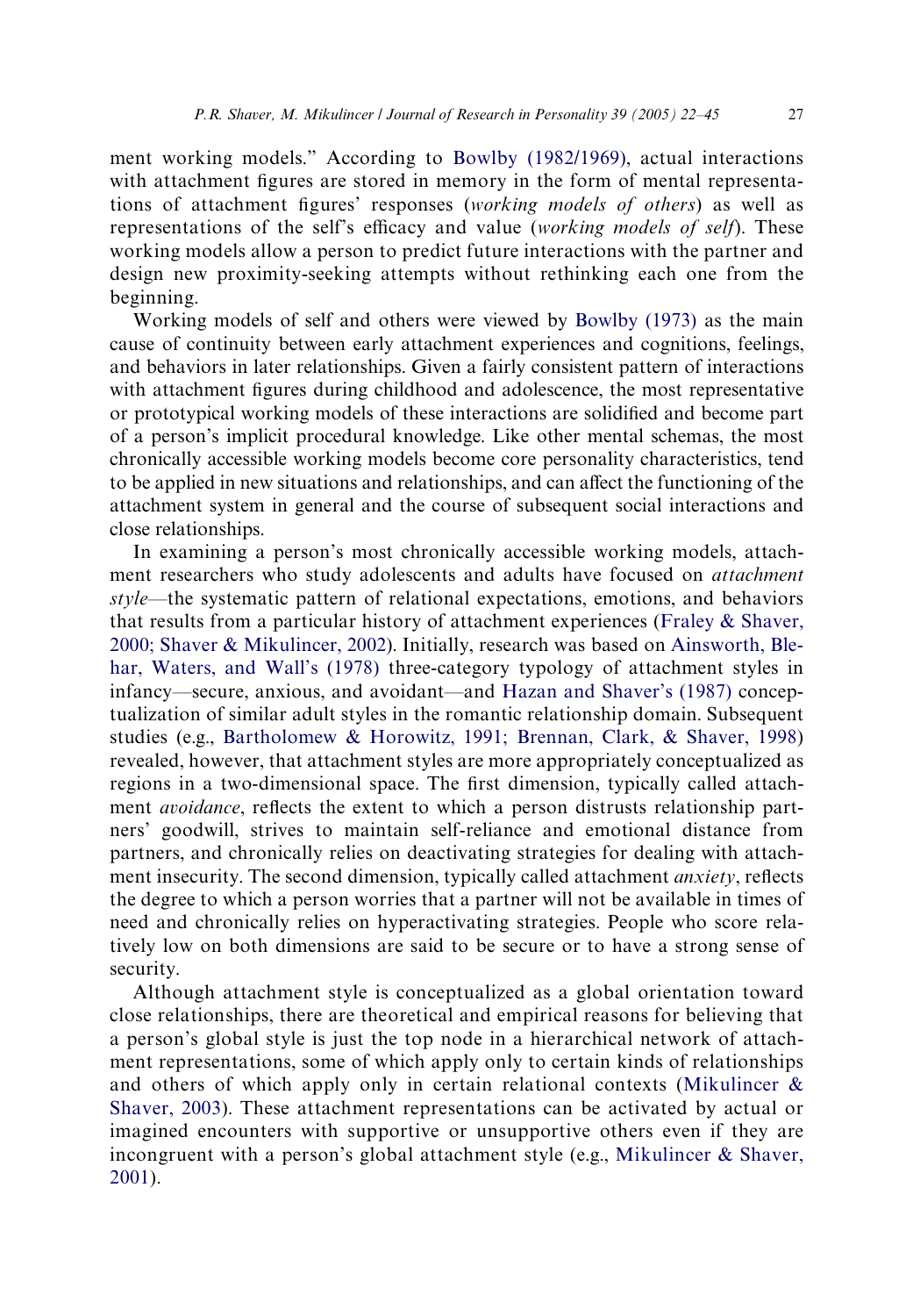## *2.2. How has attachment theory helped to bring psychodynamic psychology back to life?*

Attachment theory is useful for bridging contemporary psychodynamic theories and empirical research on personality, social cognition, and interpersonal relationships. On the one hand, attachment theory adheres to the basic postulates that define contemporary psychodynamic approaches ([Westen, 1998](#page-23-2)). All attachment researchers agree that many components of the attachment behavioral system operate unconsciously [\(Mikulincer & Shaver, 2003](#page-22-4)). For example, automatic activation of the attachment system by appraisals of threats and dangers can occur unconsciously and can shape a person's state of mind and behavior before he or she recognizes the activation in the stream of consciousness ([Mikulincer & Shaver, 2003](#page-22-4)). In addition, deactivating strategies operate at an unconscious level; avoidant people often seem not to be aware of suppressing or denying their own otherwise measurable needs for protection and support and their painful attachment-related memories and thoughts ([Cas](#page-21-9)sidy  $&$  Kobak, 1988). Thus, although working models can be noticed and discussed to some extent, with repeated use they can become automatic and may sometimes be held out of awareness by defensive maneuvers ([Bowlby, 1988\)](#page-21-10).

In attachment theory, the basic postulate of contemporary psychodynamic theories concerning inner conflict and psychological defenses ([Westen, 1998\)](#page-23-2) is accepted as a characterization of the goals and operation of secondary attachment strategies. These strategies can operate either in tandem or in opposite ways at conscious and unconscious levels, can lead to conflicting tendencies toward the self and relationship partners, and can include psychological defenses against attachment-related insecurities and distress (Mikulincer  $\&$  Shaver, 2003). For example, hyperactivating strategies reflect a compromise between conflicting, ambivalent tendencies toward attachment figures—overwhelming anger and hostility toward unavailable attachment figures together with an intense need for proximity to these frustrating figures (Cassidy  $\&$ [Kobak, 1988\)](#page-21-9). Deactivating strategies are also associated with conflicting tendencies at different levels of awareness, with lack of negative emotions and a detached attitude evident at a conscious level while high levels of tension and unresolved attachmentrelated distress are measurable at an unconscious level ([Shaver & Mikulincer, 2002](#page-22-6)).

The postulate of contemporary psychodynamic theories concerning the crucial role played by childhood experiences in the formation of adult personality [\(Westen,](#page-23-2) [1998](#page-23-2)) is also a basic principle of attachment theory. According to [Bowlby \(1973\),](#page-20-8) the dynamics of the attachment system in adulthood reflect past experiences with relationship partners, especially parents, beginning in infancy. This does not mean, however, that the developmental trajectory of attachment-system functioning from infancy to adulthood is simple or linear. Although a person's ways of relating to others and his or her mental representations of self and others may stem from childhood experiences with parents, they can also reflect a broad array of contextual factors that moderate or even override the effects of childhood experiences [\(Fraley, 2002\)](#page-21-11). For this reason, we have devoted a great deal of our research to the structure and dynamics of adult attachment without claiming to know precisely how these features developed.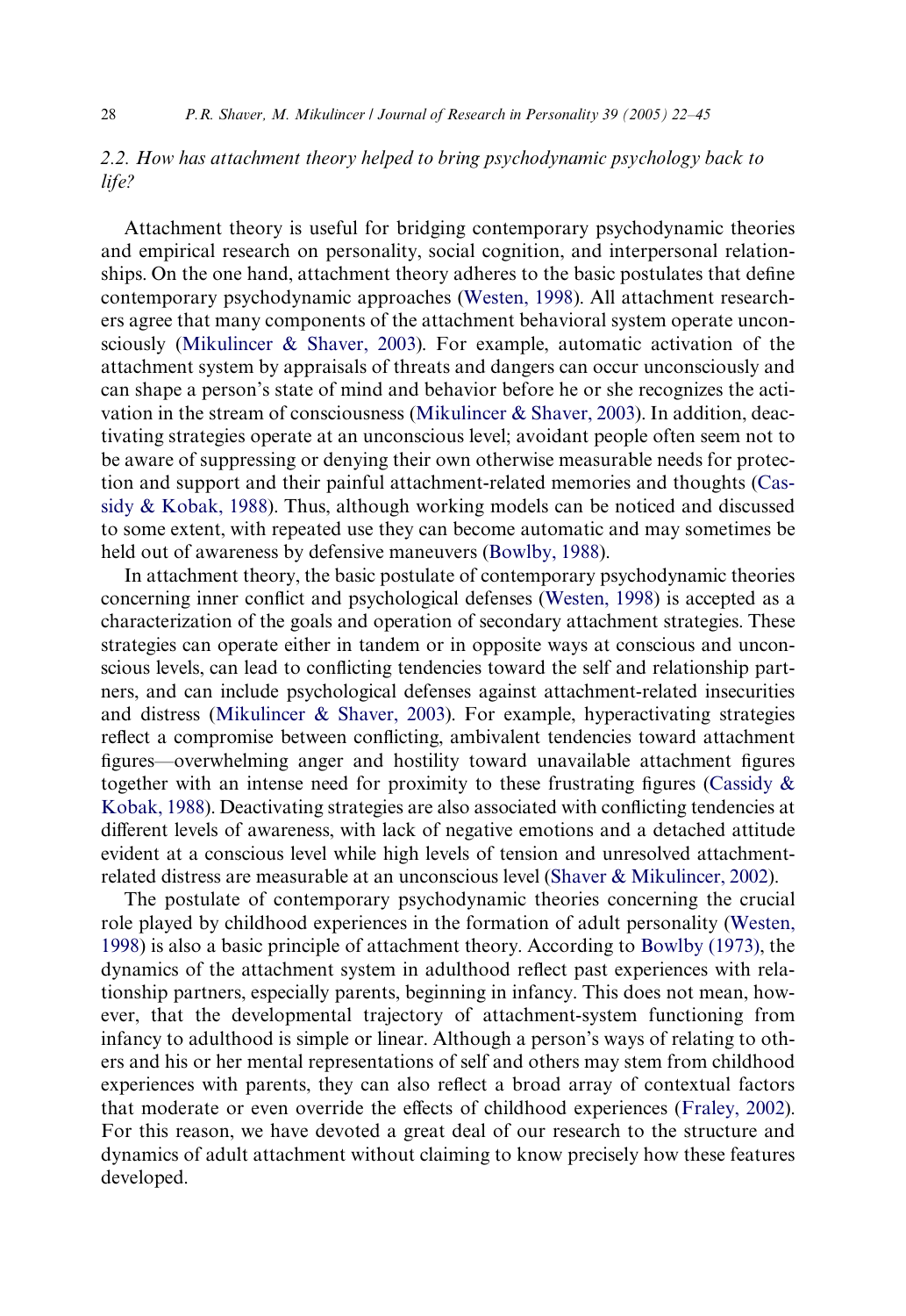Attachment theory also emphasizes the centrality of mental representations of self and others in personality development and the developmental journey from social dependence to mature autonomy—the remaining two postulates of contemporary psychodynamic theories. As explained earlier, the concept of working models of self and others is used in attachment theory to explain how mental residues of actual experiences with specific relationship partners become building blocks of a person's cognitions and behaviors in later interpersonal interactions and relationships. In the case of the dispositional sense of attachment security, repeated experiences of attachment-figure availability provide a foundation for increased exploration, self-regulation, autonomy, and a flexible balance between self-reliance and other-reliance [\(Mikulincer & Shaver, 2004\)](#page-22-7). This stands in stark contrast to the overly dependent, in some ways infantile, position or the rigidly self-reliant attitude of more anxious and avoidant attachment orientations, respectively.

On the other hand, although adhering to the core postulates of psychodynamic approaches to personality, attachment theory has been unusual in stimulating extensive and systematic empirical research. Over a period of 25 years, reliable and valid measures of attachment-related processes have been developed—for example, the Strange Situation to classify infant's quality of attachment to mother; the Attachment Q-Sort for assessing young children's attachment orientations; the Adult Attachment Interview to measure adult "state of mind with respect to attachment"; and several self-report scales to measure adult attachment style in peer relationships (see [Crowell, Fraley, & Shaver, 1999; Hesse, 1999; Solomon & George, 1999,](#page-21-12) for comprehensive reviews). The adult measures are now being combined with powerful laboratory techniques borrowed from cognitive psychology (e.g., semantic priming), and the methods of contemporary neuroscience (e.g., EEG, fMRI) to test central propositions of the theory and examine unconscious and defensive aspects of attachmentsystem functioning (see [Mikulincer & Shaver, 2003; Shaver & Mikulincer, 2004](#page-22-4), for reviews).

Attachment research has been successful in establishing a broad network of theory-consistent empirical findings. Specifically, research has systematically delineated the mental representations of self and others, psychological defenses, methods of emotion regulation, and interpersonal behaviors associated with specific attachment styles (see [Shaver & Mikulincer, 2002; Mikulincer & Shaver, 2003](#page-22-6), for reviews). Research has also provided strong empirical evidence concerning how interactions with attachment figures and working models of self and others contribute to resilience, adjustment, and mental health—or, in some cases, to the development of emotional problems and psychopathology (see [Dozier, Stovall, & Albus, 1999;](#page-21-13) [Greenberg, 1999,](#page-21-13) for reviews). Attachment theory has also generated studies on a broad range of social issues, such as intergroup relations, compassion and altruism, and prejudice (see [Mikulincer & Shaver, 2003](#page-22-4), for a review), without sacrificing precision or parsimony. In this way, it is beginning to realize some of the broad potential claimed by Freud for his original psychoanalytic theory while also re-connecting various psychological subdisciplines, such as personality, social, developmental, and clinical psychology.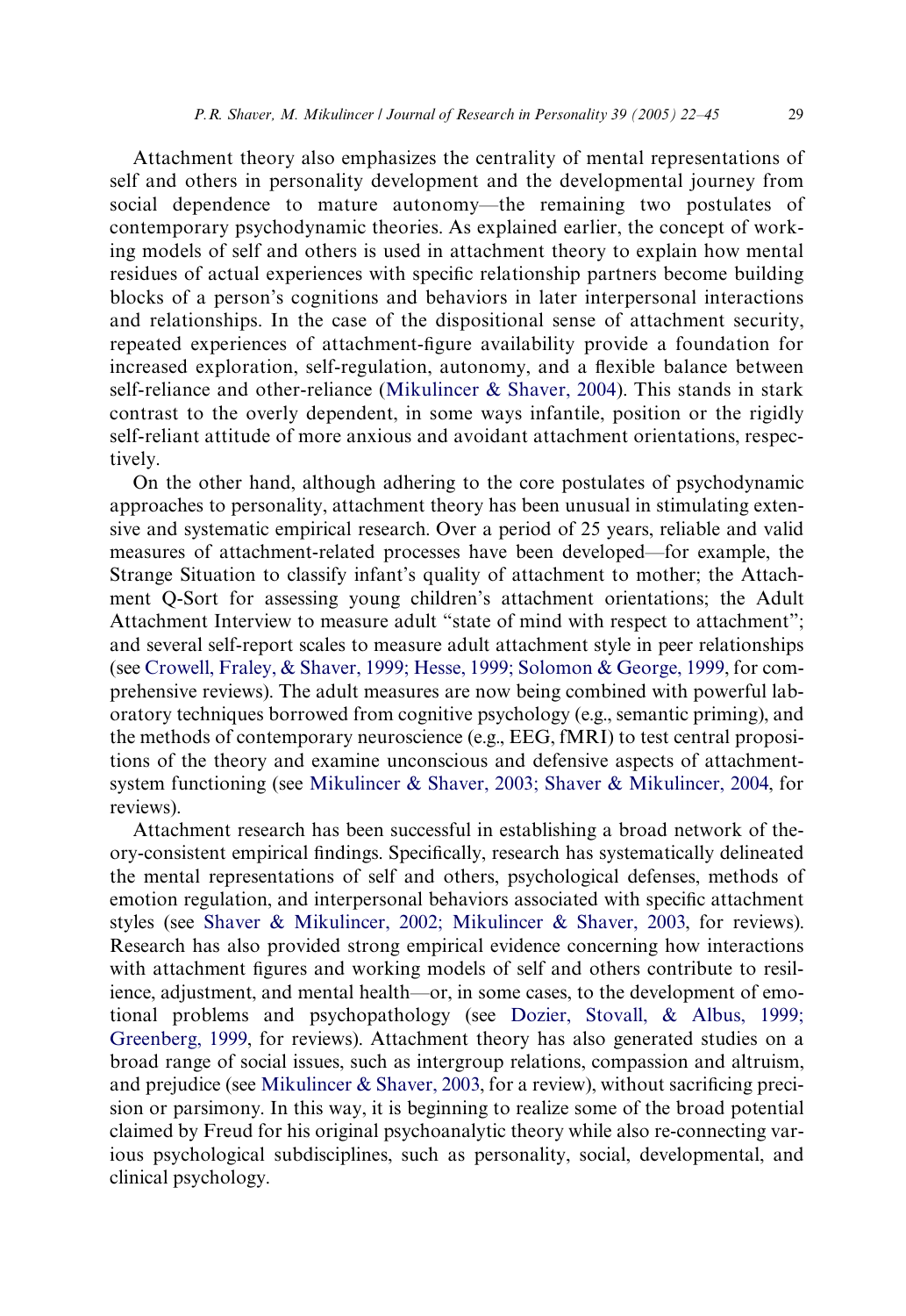In the following pages, we summarize empirical evidence from recent studies conducted in our laboratories to explore three basic issues in the psychodynamic approach to personality: the unconscious nature of attachment-system activation, defensive biases resulting from deactivating strategies, and the ways in which optimal functioning of the attachment system contributes to the development of a relatively autonomous personality. Using these examples, we hope to show that attachment theory not only adheres to the main propositions of psychodynamic theories, but also provides reliable and valid tools for empirically examining such propositions and producing a solid body of empirical evidence that contributes to a resurrection of the psychodynamic approach to personality.

### *2.3. Dynamic, unconscious activation of the attachment system*

One of the central propositions in psychoanalytic theory is that wishes can be unconsciously aroused by contextual or intrapsychic stimuli, and this arousal can affect subsequent cognitions, emotions, and behaviors [\(Westen, 1998](#page-23-2)). In attachment theory, the basic "wish" is for proximity to an attachment figure who can provide comfort in times of need. This wish can be unconsciously aroused by an encounter with actual or symbolic threats and can automatically bias a person's cognitions and behavior. In our model of attachment-system functioning [\(Mikulincer & Shaver, 2003](#page-22-4)), unconscious arousal of the basic attachment "wish" is automatically manifested in heightened accessibility of mental representations of available and responsive attachment figures; episodic memories of supportive and comforting interactions with these figures; thoughts related to proximity, love, and support; and proximity-seeking goals. These cognitive representations become available for use in information processing and can then shape a person's state of mind and affect his or her behavioral intentions and actual behaviors, even before the person experiences the material in the stream of consciousness.

Unconscious activation of the attachment system has been examined in several recent studies ([Mikulincer, Birnbaum, Woddis, & Nachmias, 2000; Mikulincer, Gil](#page-22-8)[lath, & Shaver, 2002](#page-22-8)) in which participants have been subliminally primed with threat-related words (e.g., failure, death, and separation) or neutral words (e.g., hat) while performing cognitive tasks (the lexical decision task, the Stroop color-naming task). Variations in the accessibility of thoughts about attachment themes or mental representations of attachment figures were assessed following the various primes. These studies examined the effects of symbolic threats on the readiness of attachment-related thoughts to influence cognitive performance without participants having to notice or report these thoughts at a conscious level.

In [Mikulincer et al.'s \(2000\)](#page-22-8) studies, participants performed a lexical decision task in which they indicated whether a string of letters was or was not a word following the subliminal priming (20-ms exposure) of threat-related words or neutral words. The strings included non-words, proximity-related words (e.g., love), separationrelated words (e.g., separation), and positive and negative words that had no attachment connotation. The findings indicated that a threat prime led to faster identification (higher accessibility) of proximity-related words than a neutral prime. That is, in line with psychodynamic thinking, a symbolic threat unconsciously activated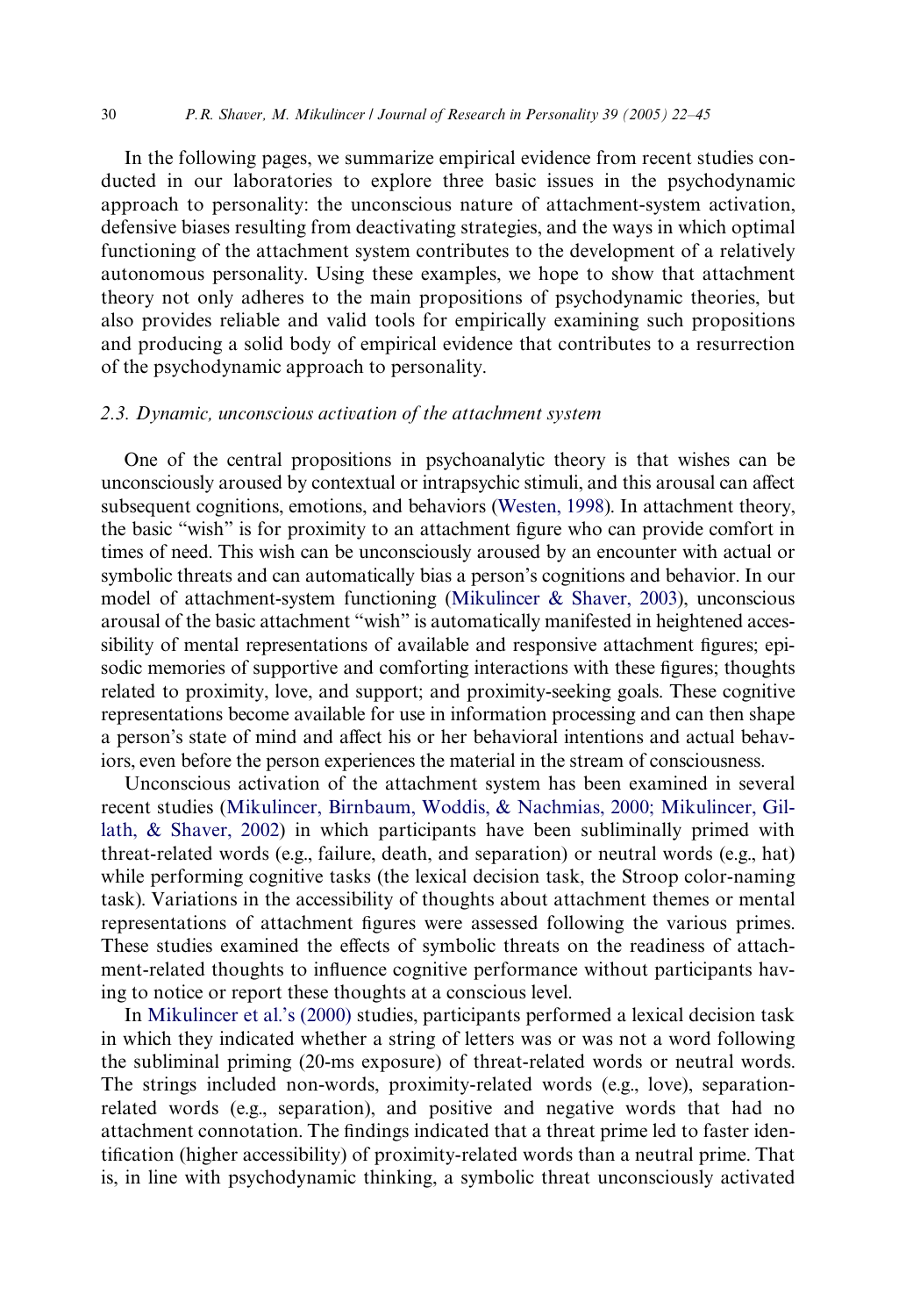attachment-related representations and automatically biased information processing in a lexical decision task. This effect did not generalize to neutral words or to affectively positive words that had no attachment connotations.

Following these studies, [Mikulincer et al. \(2002\)](#page-22-9) conducted three experiments focused on the accessibility of the names of people whom participants listed on the WHOTO scale [\(Fraley & Davis, 1997](#page-21-14)) as security-providing attachment figures. Participants also provided names of close others who were not mentioned in the WHOTO scale, as well as names of people they knew but with whom they were not close and names of people (from a provided list) they did not know at all. They then performed either a lexical decision task or a Stroop color-naming task, in which they were subliminally exposed to threat or neutral primes, and the accessibility of the names of their own attachment figures, close persons, known persons, and unknown persons was assessed.

The findings indicated that participants reacted to symbolic threats with heightened accessibility of the names of the people they listed on the WHOTO scale as attachment figures. In the lexical decision task, subliminal priming with threat words (rather than neutral words) led to faster identification of names of attachment figures. In the Stroop color-naming task, slower reaction times in naming the color of the printed names of attachment figures were observed following subliminal priming with a threat word (rather than a neutral word). In both cases, fast lexical decision times and slow color-naming reaction times indicated heightened activation of representations of attachment figures under threatening conditions. Importantly, the priming of threat words increased the accessibility of representations of attachment figures but had no effect on representations of other persons. Thus, heightened accessibility under threatening conditions depends on the extent to which a person is viewed as a safe haven and secure base. Again, this pattern of findings fits a psychodynamic view of attachment-system activation by which the mind can turn unconsciously to attachment figures when threats loom.

The priming studies also documented individual differences in unconscious activation of the attachment system. Securely attached participants, who scored relatively low on the attachment anxiety and avoidance dimensions (as measured by the Experiences in Close Relationships Scale, ECR; [Brennan et al., 1998\)](#page-21-15), exhibited greater access to thoughts about proximity and to the names of attachment figures only after subliminal priming with threat words but not following subliminal priming with neutral words [\(Mikulincer et al., 2000, 2002\)](#page-22-8). In addition, [Mikulincer et al. \(2000\)](#page-22-8) found that this greater access of attachment-related thoughts following threat primes was limited to proximity-related words; secure participants had relatively slow access to words connoting separation and rejection. It therefore seems, in line with theory, that relatively secure individuals are not unconsciously preoccupied with worries about rejection, separation, or attachment-figure unavailability.

In contrast, people who scored high on the attachment anxiety dimension indicated heightened accessibility of attachment themes and attachment figures' names in both threat and non-threat conditions as well as heightened access to words connoting separation and rejection ([Mikulincer et al., 2000, 2002\)](#page-22-8). This pattern of unconscious activation seems to reflect the underlying action of hyperactivating strategies,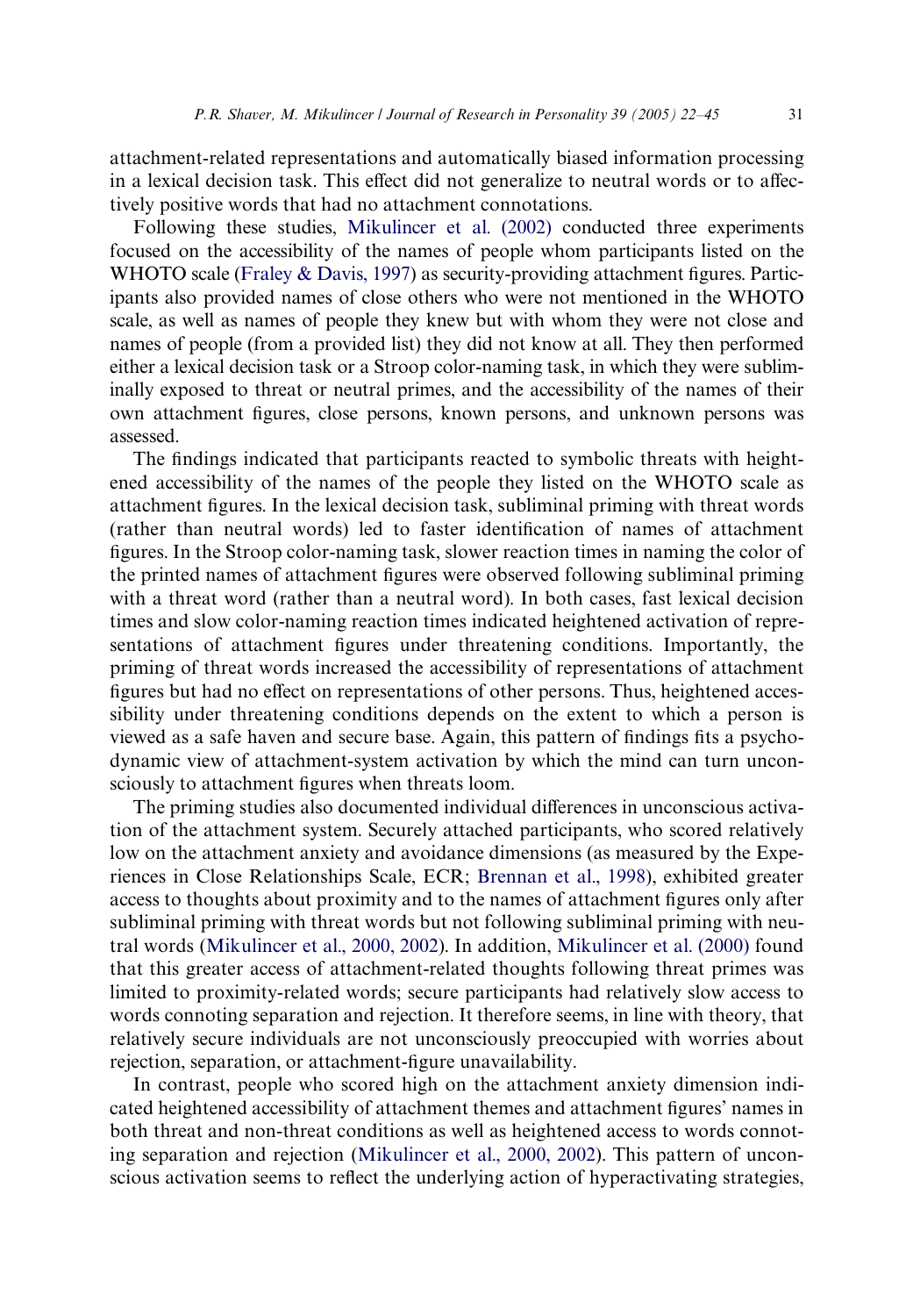which lead to heightened access to threat-related material, maintain the attachment system in a chronically activated state, even in non-threatening contexts, and intensify worries about rejection, separation, and attachment-figure unavailability. In other words, these defensive strategies bias the unconscious activation of attachmentrelated thoughts, resulting in a less adaptive pattern of attachment-system activation and leaving the anxious person chronically preoccupied with attachment-related worries.

The findings for people who scored high on attachment avoidance were especially interesting from a psychodynamic standpoint because they supported the notion of defensive deactivating strategies. [Mikulincer et al. \(2000, 2002\)](#page-22-8) observed that, in some respects, avoidant people's overall pattern of unconscious activation of attachmentrelated mental contents resembled that of secure individuals. Nevertheless, [Mikulin](#page-22-8)[cer et al. \(2000\)](#page-22-8) also found that avoidant participants, as compared with secure ones, reacted to the addition of a "cognitive load" during the lexical decision task (engaging in an additional cognitively demanding task) with heightened accessibility of separation-related worries. In this condition, avoidant participants resembled their anxiously attached counterparts, exhibiting high accessibility of separation-related thoughts and an automatic spread of activation from attachment-unrelated threats to attachment-related worries. It seems that the introduction of a cognitive load, which has been found to interfere with mental suppression (see [Wenzla](#page-23-3)ff  $&$  Wegner, [2000](#page-23-3), for a review), diverted mental resources needed for defensive exclusion of attachment-related concerns and thereby impaired the effectiveness of avoidant deactivating strategies.

[Mikulincer et al. \(2002\)](#page-22-9) also found that whereas secure participants exhibited heightened access to the names of attachment figures following subliminal priming with the word "separation," avoidant participants reacted to the same prime with *decreased* access. There was no such difference when the subliminal prime word was failure, a threat word not closely related to attachment concerns. This finding indicates that both avoidant and non-avoidant people react to attachment-unrelated threats with unconscious attachment-system activation, but that only non-avoidant people display this activation following an attachment-related threat (e.g., separation). The attachment systems of avoidant individuals seem to be capable of activation under some conditions but are unconsciously inhibited or deactivated when separation is threatened. This is compatible with child-development research (e.g., [Ainsworth et al., 1978\)](#page-20-9) suggesting that avoidant children learn not to appeal to attachment figures when they are threatening to leave.

Overall, the findings support a psychodynamic approach to personality. Attachment-related representations are unconsciously activated by threats, and this activation affects the cognitive processing of attachment-related material. Although this activation holds across differences in attachment style, there are important attach-ment-style differences that are summarized in [Fig. 1.](#page-11-0) Whereas secure people's encounters with threats heighten access to positive thoughts about love, support, and comfort, anxious people react to these encounters with a concomitant heightening of distressing thoughts about rejection, separation, and abandonment. In addition, whereas anxious people have their attachment-related thoughts and worries mentally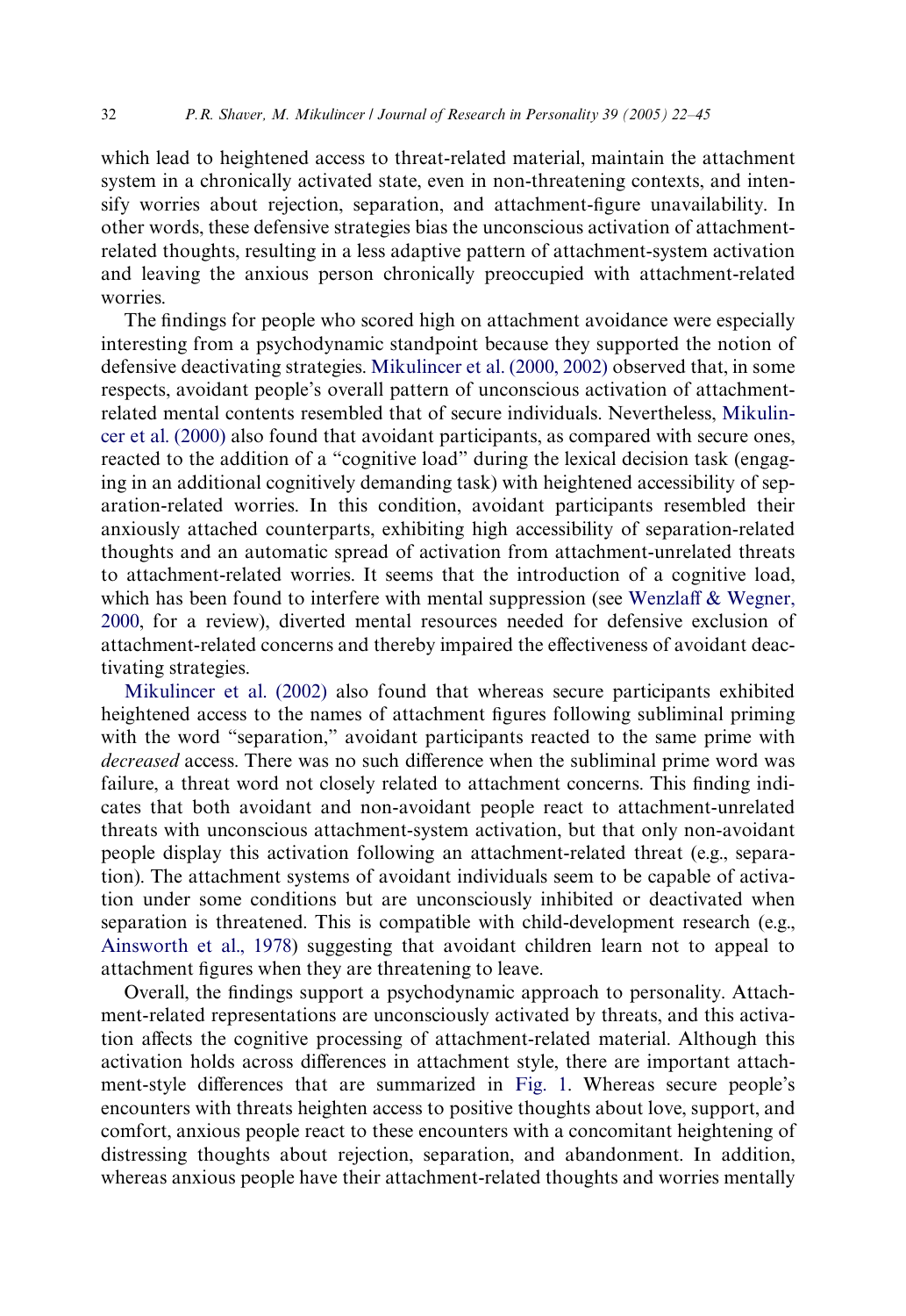

<span id="page-11-0"></span>Fig. 1. Attachment-style differences in unconscious activation of attachment-related representations.

accessible virtually all the time, even when there is no external threat, avoidant people seem to suppress attachment-related worries and inhibit activation of representations of attachment figures when thoughts about separation are activated. These differences in attachment-system activation clearly support a psychodynamic perspective.

#### *2.4. Avoidant defenses and the unwanted return of the repressed*

One of the central tenets in the psychodynamic approach to inner conflicts and defenses is that unacceptable or unmanageable thoughts, feelings, and motivational impulses can be actively suppressed or repressed, yet continue to remain active in the unconscious and at times resurface in experience and action [\(Freud, 1936, 1959/](#page-21-16) [1926\)](#page-21-16). In attachment theory, this kind of defensive suppression is characteristic of avoidant, deactivating strategies (e.g., [Cassidy & Kobak, 1988; Mikulincer & Shaver,](#page-21-9) [2003\)](#page-21-9), which may sometimes cause problems when the defenses prove insufficiently strong given other demands on mental resources.

Avoidant deactivating strategies include cognitive maneuvers aimed at minimizing the experience of stress and distress, such as suppressing thoughts related to rejection, separation, and loss, repressing painful memories, and deploying attention away from attachment-related threats (see Mikulincer  $&$  Shaver, 2003, for a review). These mental processes are efforts to create what [Bowlby \(1980\)](#page-20-11) and [George and West](#page-21-17) [\(2001\)](#page-21-17) called "segregated" mental systems, which result in the defensive exclusion of distressing material from the stream of consciousness. Deactivating strategies are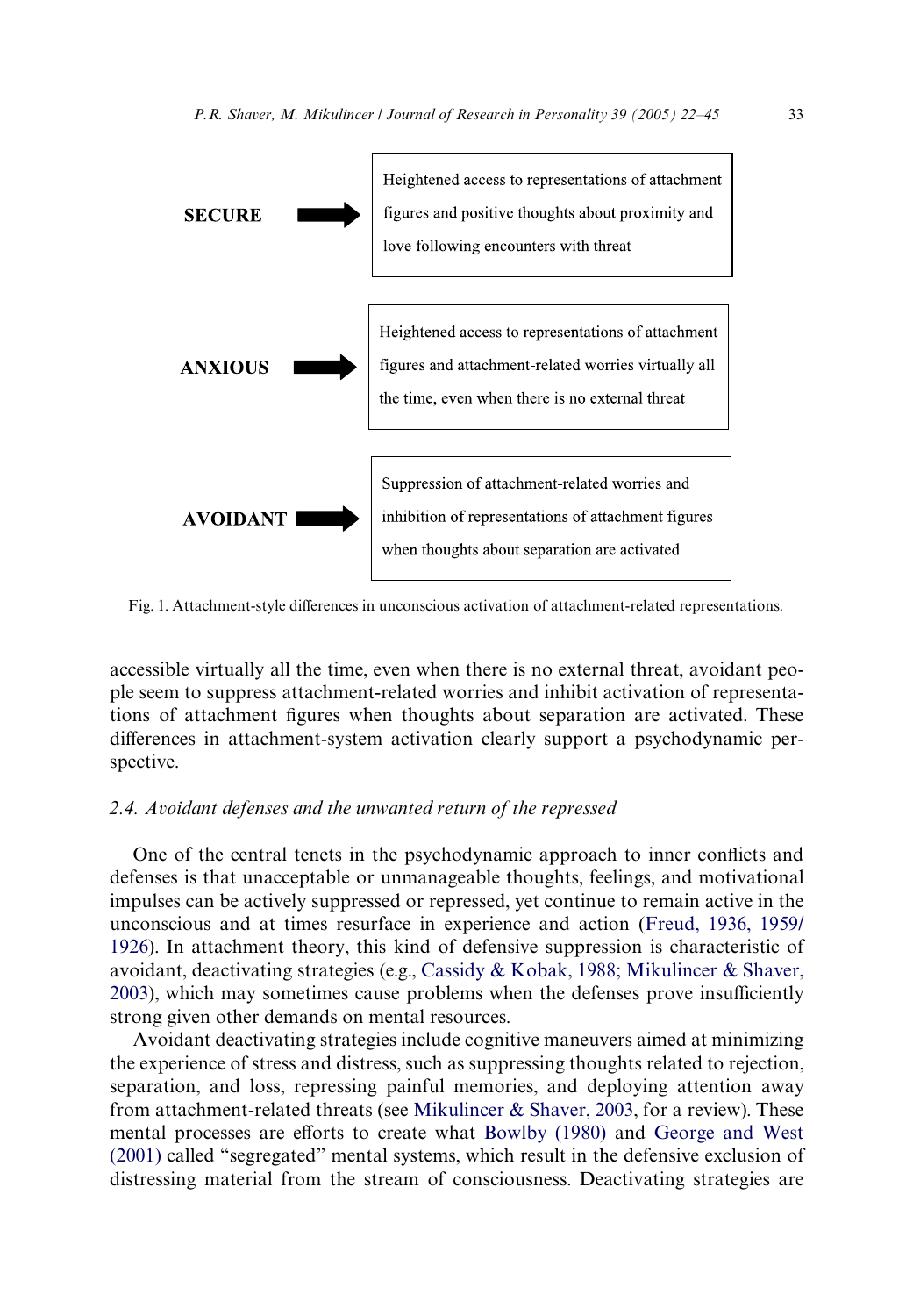also used to block cognitive access to self-relevant sources of distress, inhibiting the appraisal of negative self-traits, suppressing thoughts about personal weaknesses and imperfections, and projecting these weaknesses onto others.

In a direct examination of avoidant defenses, [Mikulincer \(1998\)](#page-22-10) found that, as compared with securely attached study participants, avoidant participants reacted to various kinds of threatening experimental situations with an inflation of explicit and implicit positive self-appraisals. [Mikulincer \(1998\)](#page-22-10) also noted that introducing contextual factors that inhibited defensive tendencies (a "bogus pipeline" device that measures "true feelings about things" or the presence of a friend who knew the participants) inhibited avoidant participants' self-inflation response to threats. That is, avoidant people's positive self-appraisals seemed truly to be strategic defensive maneuvers aimed at bolstering the experienced strength of the avoidant self.

Avoidant defenses are also likely to bias person perception. Avoidant individuals want to maintain distance from others and view themselves as strong and perfect. Therefore, they may strategically stress their own uniqueness and distinctiveness while devaluing other people. Indeed, [Mikulincer, Orbach, and Iavnieli \(1998\)](#page-22-11) found that avoidant individuals were more likely than their secure counterparts to perceive others as dissimilar to them, and to exhibit a false distinctiveness bias in both trait and opinion descriptions. Importantly, [Mikulincer et al. \(1998\)](#page-22-11) also found that avoidant individuals reacted to threats by generating self-descriptions that were less similar to their partner's self-description and by forgetting more traits that they and their partner shared. In a subsequent study, [Mikulincer and Horesh \(1999\)](#page-22-12) found that avoidant people defensively projected their own unwanted traits onto others, which increased self-other differentiation and, by comparison, enhanced their own sense of self-worth. This defense also resulted in a negative appraisal of others derived from the projection of negative self-traits.

The question here is whether avoidant deactivating strategies are effective in maintaining emotional equanimity in times of stress or are constantly disturbed by the unwanted resurgence of suppressed thoughts and negative self-representations, a phenomenon [Freud \(1959/1926\)](#page-21-18) called "the return of the repressed." In fact, research on thought suppression has shown that, for many people, this defensive maneuver leads, paradoxically, to what [Wegner \(1994\)](#page-23-0) called a post-suppression rebound effect—heightened intrusion into consciousness of unwanted thoughts following suppression of these thoughts. However, with practice, suppression has been found to decrease the intensity of the post-suppression rebound effect, allowing a person to be less perturbed by the previously suppressed thoughts and feelings (e.g., [Kelly &](#page-21-19) [Kahn, 1994\)](#page-21-19). This is likely to be the case with avoidant people, who chronically rely on mental suppression to manage distress. That is, they are likely to be "experts" in using this particular defensive maneuver.

There is direct evidence supporting the effectiveness of avoidant deactivating strategies in preventing the typical post-suppression rebound effect and the distress elicited by intrusion into consciousness of previously suppressed thoughts. In a related pair of studies, [Fraley and Shaver \(1997\)](#page-21-20) asked participants to write continuously about whatever thoughts and feelings they were experiencing while being asked to suppress thoughts about a romantic partner leaving them for someone else. In the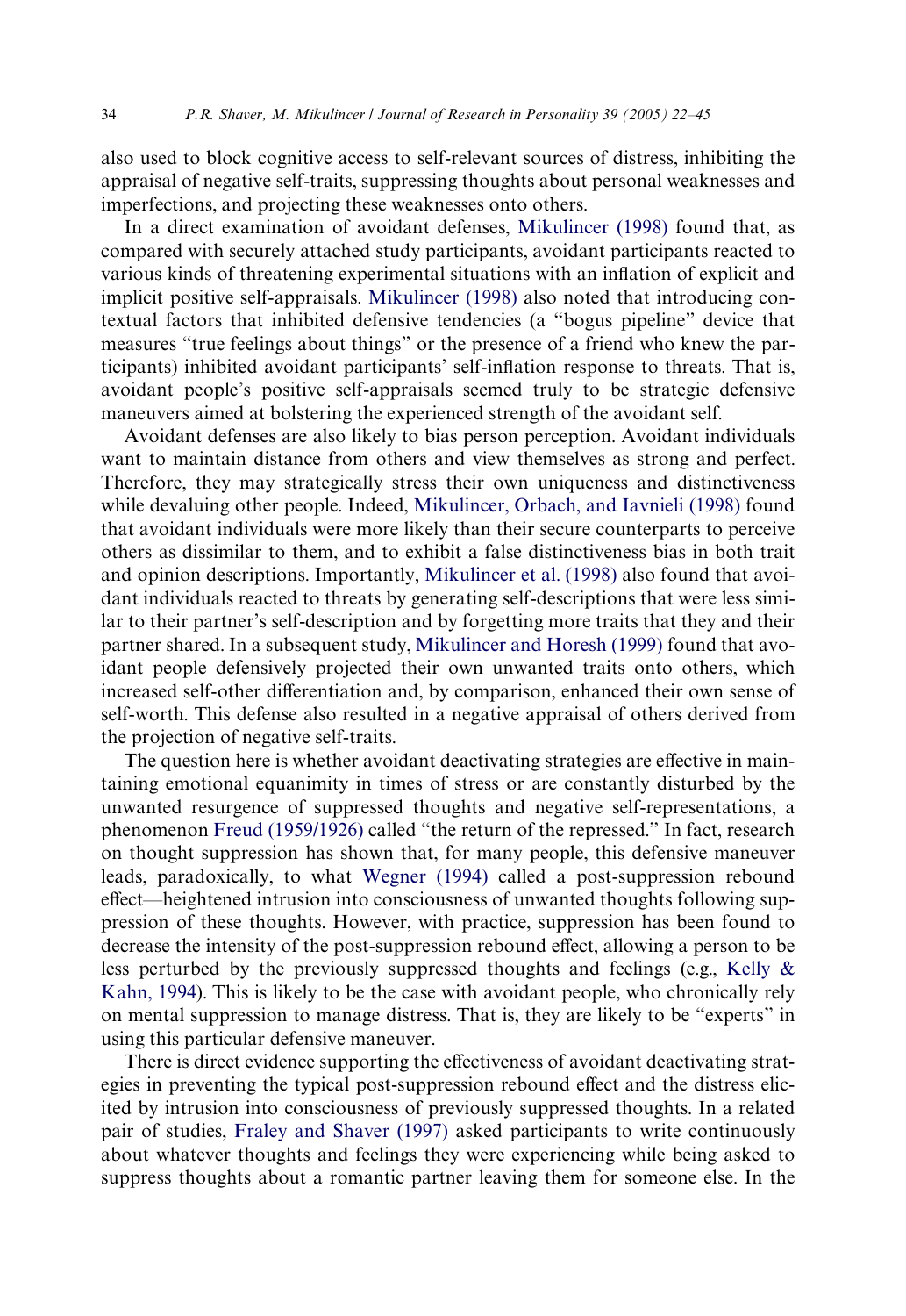first study, the ability to suppress such thoughts was assessed by the number of times separation-related material appeared in participants' stream-of-consciousness writing following the suppression period. In the second study, this ability was assessed by the level of physiological arousal (skin conductance) during the suppression task the lower the arousal, the higher the ability to suppress the thoughts. The findings indicated that attachment avoidance was associated with both less frequent thoughts following the suppression task and lower skin conductance during the task, suggesting that avoidant defenses are effective in blocking unwanted thoughts and preventing the emotional arousal they might otherwise cause.

At the same time, there is evidence that avoidant deactivating strategies sometimes lead to emotional and adjustment problems. For example, [Berant, Mikulincer, and](#page-20-12) [Florian \(2001\)](#page-20-12) found that attachment avoidance on the part of mothers of infants with congenital heart disease, as assessed at the time of the initial diagnosis of the infant's disorder, predicted maternal distress one year later. Moreover, [Mikulincer,](#page-22-13) [Horesh, Eilati, and Kotler \(1999\)](#page-22-13) found that attachment avoidance was positively associated with the severity of psychiatric symptomatology among Israeli Jewish settlers whose lives were chronically endangered because of residing in disputed territory controlled by the Palestinian Authority. These findings imply that, although deactivating strategies allow avoidant individuals to maintain a defensive façade of imperturbability, they leave suppressed distress unresolved, which may impair adjustment and mental health during prolonged, highly demanding distress-eliciting experiences.

In two recent laboratory studies, we ([Mikulincer, Dolev, & Shaver, in press\)](#page-22-14) examined attachment-related variations in thought suppression, paying special attention to conditions that impair the effectiveness of deactivating strategies aimed at preventing the rebound of previously suppressed material. In Study 1, participants were asked to think about a painful separation or relationship breakup and were either instructed or not instructed to suppress thoughts about this separation. We then examined the rebound of the suppressed separation-related thoughts under conditions of low or high cognitive load, which allowed us to determine whether deactivating strategies are capable of inhibiting the post-suppression rebound effect even when other cognitive demands draw upon limited psychological resources.

We assessed the implicit activation of previously suppressed thoughts by measuring the extent to which they influenced performance on a Stroop color-naming task. Previous studies had shown that interference with color-naming responses in the Stroop task indicates implicit accessibility of previously suppressed material [\(Wenz](#page-23-3)[la](#page-23-3)ff  $&$  Wegner, 2000). In our study, participants performed a Stroop task under low or high cognitive load (holding a 1- or 7-digit number in mind), and we assessed color-naming reaction times for separation-related words.

In Study 2, we examined possible consequences of failed suppression efforts on avoidant individuals' self-concepts. As mentioned earlier, deactivating strategies include the blocking of access to negative self-representations ([Mikulincer & Shaver,](#page-22-4) [2003\)](#page-22-4). Therefore, if high cognitive load impairs the effectiveness of deactivating strategies, it may render an avoidant person defenseless against reactivation of negative self-representations. In examining this possibility, we asked study participants to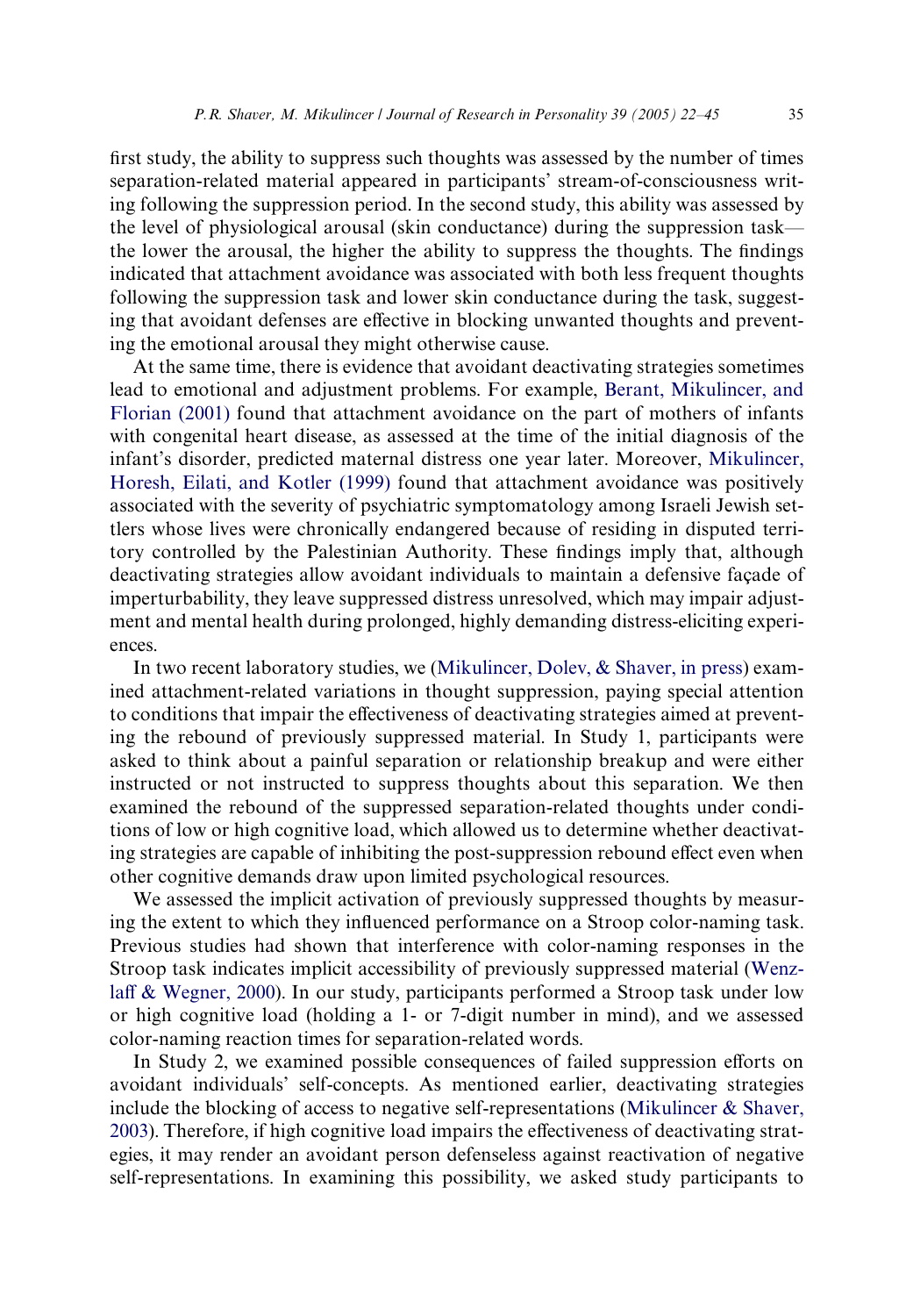recall either a painful breakup with a romantic partner or a more neutral experience (being at a drugstore) and to perform a 5-minute stream-of-consciousness task. In this task, participants were either instructed or not instructed to suppress thoughts about the just-recalled episode. All participants then performed a Stroop task, while at the same time carrying out a relatively easy or relatively demanding cognitive task. In the Stroop task, we assessed color-naming reaction times for idiographic negative self-traits and positive self-traits taken from lists supplied by the participant in a previous research session.

We found that attachment avoidance was associated with prevention of unwanted reactivation of previously suppressed thoughts about a painful separation. Under low cognitive load, avoidant individuals were able to suppress thoughts related to the breakup, and they evinced lower accessibility of such thoughts and higher accessibility of positive self-representations following suppression. However, the effectiveness of deactivating strategies was significantly impaired when a high cognitive load taxed the mental resources needed to maintain thought suppression. Under high cognitive load, avoidant individuals exhibited higher accessibility of thoughts of separation and negative self-traits following suppression. In other words, their avoidant defenses collapsed when mental resources were too scarce to maintain them, and this collapse seemed to be associated with a spread of activation from unwanted attachmentrelated thoughts to formerly suppressed negative self-representations.

Overall, the findings imply that, under strain, the avoidant mind operates in line with the psychodynamic conception of defensive suppression. (See [Fig. 2](#page-14-0) for a summary of the findings.) Evidently, avoidant persons' attempts to suppress or repress unacceptable or unmanageable thoughts and feelings concerning separation and rejection fail to resolve the distress caused by these painful episodes, and the suppressed material resurfaces in experience and action when high cognitive and emotional demands are encountered. This vulnerability resembles one that [Wenzla](#page-23-4)ff[,](#page-23-4) [Rude, Taylor, Stultz, and Sweatt \(2001\)](#page-23-4) documented in the case of individuals at risk for depression: "High levels of thought suppression may indicate that the individual



<span id="page-14-0"></span>Fig. 2. Rebound of suppressed thoughts and the activation of self-representations among avoidant persons under conditions of low and high cognitive load.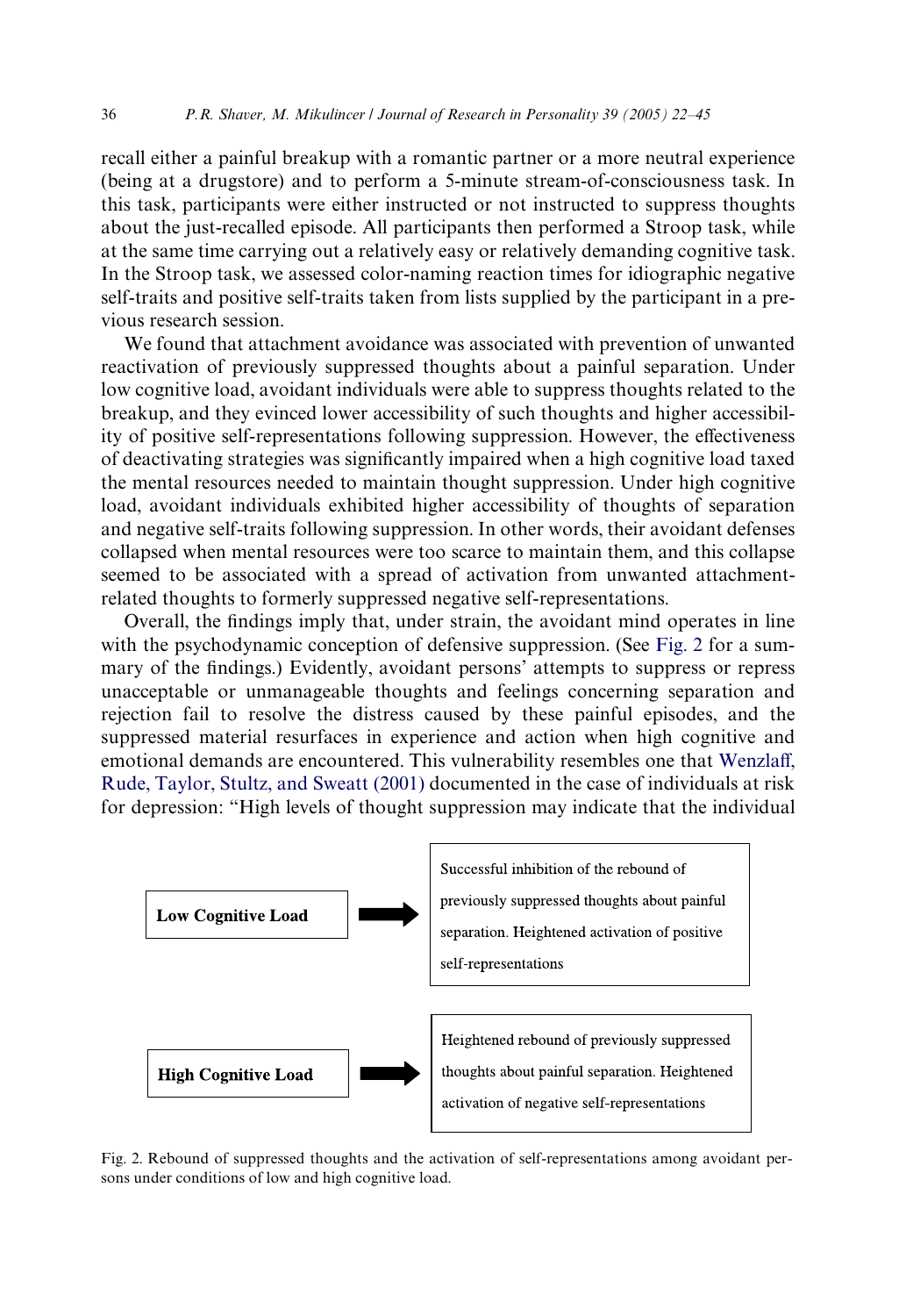has not resolved the negative patterns of thinking that contributed to the previous depressive episode. These patterns of negative thinking are apt to become evident when stress undermines mental control efforts" (pp. 448–449).

#### *2.5. Internalization of attachment interactions and the movement toward autonomy*

Another important tenet of both classic and modern psychoanalytic theories is that healthy personality development involves a move from a socially dependent state to a maturely autonomous one [\(Westen, 1998\)](#page-23-2). According to psychodynamic and object relations theorists (e.g., [Kohut, 1971; Schafer, 1968](#page-22-3)), affect-regulatory functions accomplished at first by parents and other interaction partners gradually become part of the self, allowing a developing individual to perform these functions autonomously. [Kohut \(1971, 1977\)](#page-22-3) labeled this process "transmuting internalization" and claimed that caregivers' empathic responses to children's needs foster the development of an inner state of stability, security, and self-cohesion, which in turn makes external regulation less necessary. According to Kohut, the self incorporates the features and traits of the external figure, which allows the person to develop his or her own self-soothing and self-regulatory capacities and become less dependent on external sources of regulation. In this way, the individual can relate to others in a more autonomous and reciprocally interdependent fashion.

In our model of attachment-system functioning in adulthood, we (Mikulincer  $\&$ [Shaver, 2003, 2004](#page-22-4)) characterize some ways in which secure attachment, representing the optimal functioning of the attachment system, contributes to development of an autonomous self. We propose that security-enhancing interactions with attachment figures, the building blocks of attachment security, facilitate the construction of specific self-comforting and self-soothing processes that operate autonomously. These *security-based self-representations* provide real comfort and strength during threatening events, reducing the need for external or even internally represented distinct attachment figures. In other words, support that was originally provided from outside, by another person, can eventually be provided by the self, and be represented mentally as part of the self.

In our view, security-based self-representations are mental structures derived from internalization of security-enhancing interactions with attachment figures [\(Mikulincer & Shaver, 2004\)](#page-22-7). These self-representations co-exist in a semantic network with other self-representations, including less secure models of self that result from internalizing negative interactions with attachment figures. Within this semantic network, the relative strength of security-based self-representations is thought to be a function of a person's history of security-enhancing and securityimpairing interactions. Secure persons, who have a history of mainly positive interactions with available and responsive attachment figures, have more, and more readily available, security-based self-representations within their semantic network than less secure persons, but context can influence the degree to which secure or insecure self-representations are available.

We theorize that security-based self-representations are associated with other components of the attachment system and are therefore likely to become more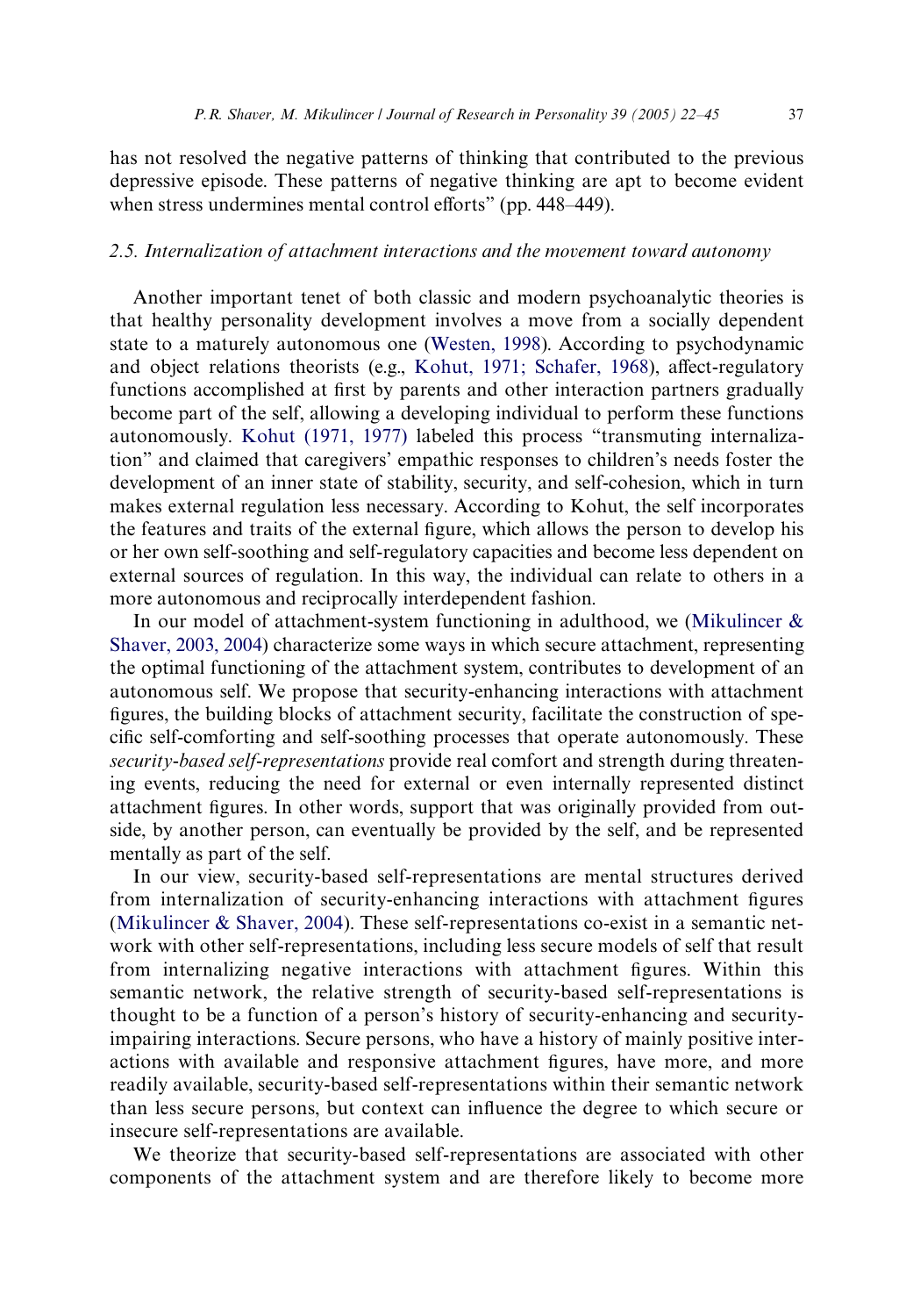available when the system is activated ([Mikulincer & Shaver, 2004\)](#page-22-7). They can then serve a regulatory, self-soothing function that helps to alleviate stress and distress. As stated earlier, the attachment system is unconsciously activated by the appraisal of threatening events and is followed by a search for internalized attachment figures. For secure people, activation of threat-related thoughts is accompanied by heightened accessibility of representations of security-enhancing attachment figures, which can serve as contextual cues for bringing security-based self-representations into working memory. These self-representations are presumed to have been formed originally in connection with threats that were alleviated by securityenhancing attachment figures. As a result, they are mentally associated with attachment-figure representations and positive feelings arising from memories of interactions with these figures. They can be automatically activated in new situations appraised as threatening, contribute to the arousal of positive feelings, and serve as a source of comfort.

If these representations are readily available in a person's semantic memory, they should easily become activated by relevant contexts, increase a person's sense of security, and contribute to a "broaden and build" cycle of security, competence, and autonomy. However, if security-based self-representations are not accessible, due to lack of frequent security-enhancing interactions with attachment figures, this regulatory path will be less available, causing an insecure person to rely more heavily on secondary attachment strategies (i.e., hyperactivating or deactivating strategies).

On the basis of many psychoanalytic writings, we (Mikulincer  $&$  Shaver, 2004) proposed that security-enhancing interactions with attachment figures would be mentally represented in the form of two closely related aspects of the self: representations of the self-in-relation-with-an-attachment-figure and self-caregiving representations. One kind of security-based self-representation is organized around self-aspects encoded during security-enhancing interactions with attachment figures. These selfaspects become integrated into *representations of the self-in-relation-with-an-attachment-figure* and incorporated within a person's conception of the actual self. They are expected to become accessible during encounters with threats, have a soothing, comforting effect on the person, and render the pursuit of other defensive strategies unnecessary.

To test these ideas, we ([Mikulincer & Shaver, 2004](#page-22-7)) conducted a two-session study. In the first session, participants completed the ECR scale [\(Brennan et al.,](#page-21-15) [1998](#page-21-15)), measuring dispositional attachment-related anxiety and avoidance, and were asked to think about a security-enhancing attachment figure ("a person from whom you seek and receive support and comfort in times of need and who helps you remain calm and endure difficult situations") and to generate 10 traits that describe their selfin-relation-with-this-figure (traits that describe themselves as they were when they interacted with that person). In the second session, we exposed participants to either failure feedback on cognitive tasks (threat condition) or no-feedback (neutral condition), noted the accessibility of various categories of traits within their selfdescriptions, and assessed their current emotional and cognitive state (e.g., worry, cognitive interference).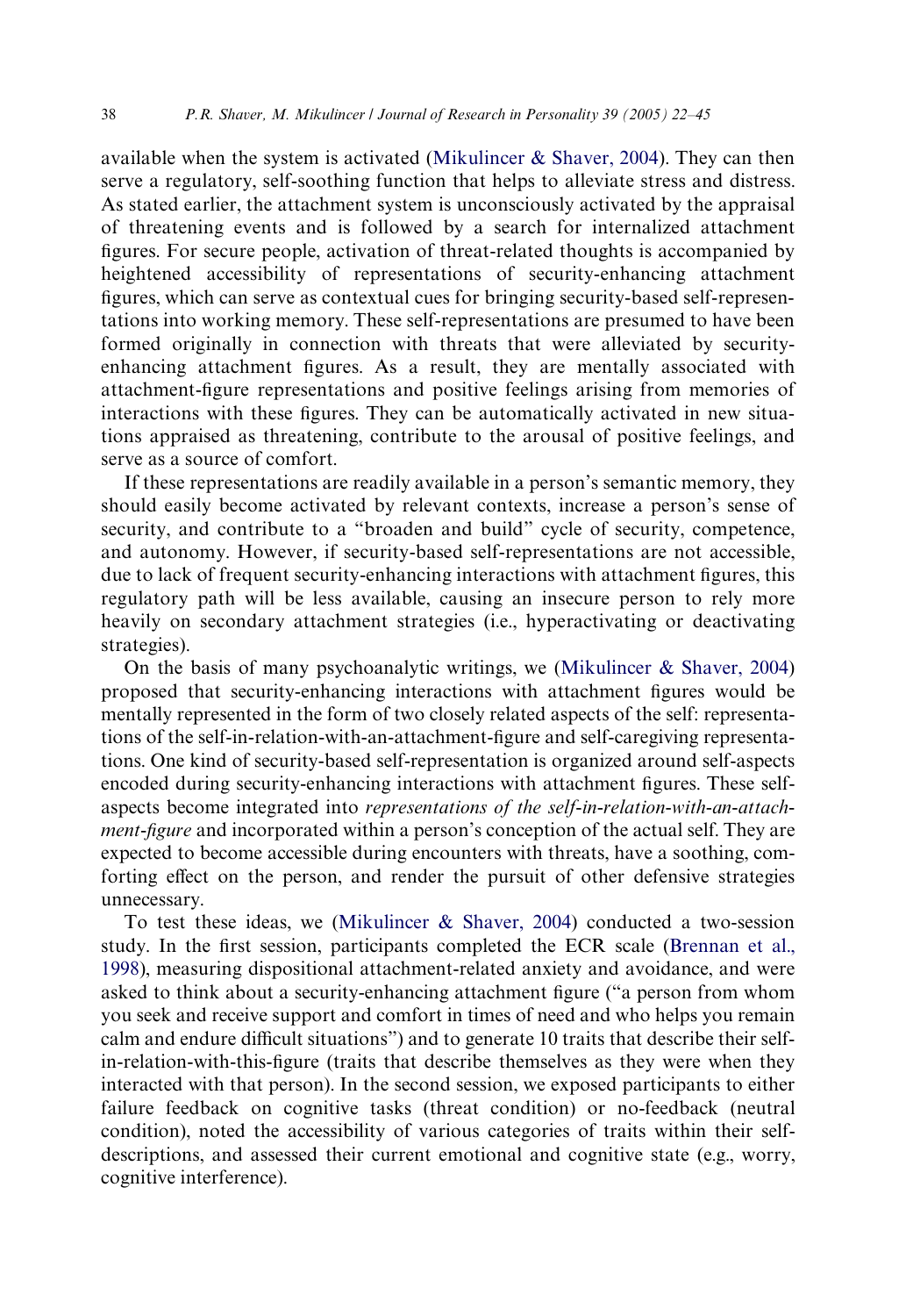As predicted, securely attached participants reacted to the threat condition with heightened accessibility of security-based self-representations. They rated traits that they originally used to describe their self-in-relation-with-a-security-enhancingattachment-figure as more descriptive of their current self following threatening than following neutral conditions. This heightened accessibility of security-based self-representations under threat was not observed among insecurely attached persons. More important, security-based self-representations had a soothing effect: The higher the accessibility of these self-representations, the more positive was a participant's emotional state following a threat and the less frequent were task-related worries and other interfering thoughts. Thus, it appears that securely attached individuals can mobilize representations of being loved and valued, and these representations can provide real comfort, allowing one to feel worthy and unperturbed (see [Fig. 3\)](#page-17-0). These representations become more available during stress and are not simply equally activated or conscious at all times.



<span id="page-17-0"></span>Fig. 3. The soothing function of security-based self-representations in threatening conditions.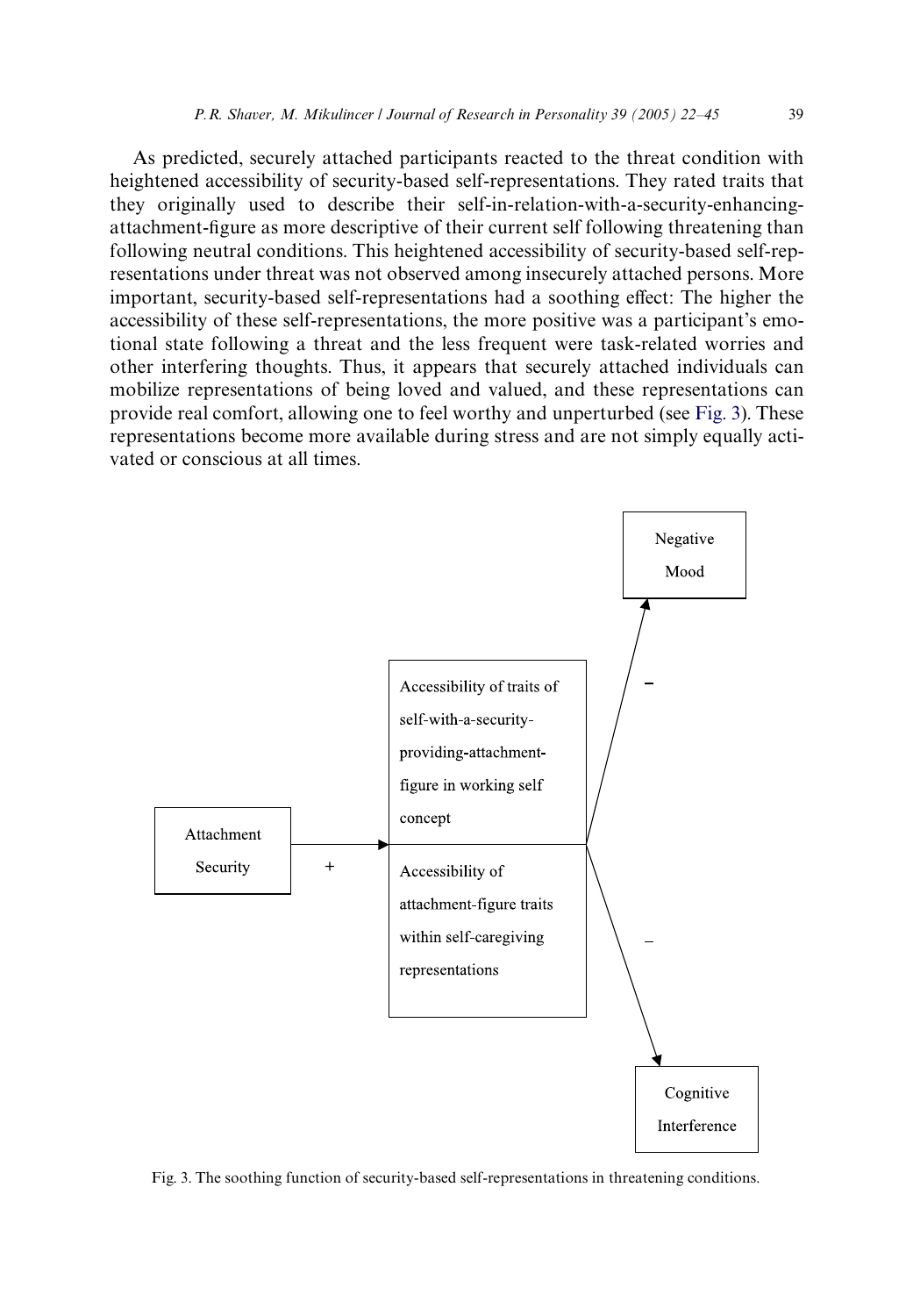Another important kind of security-based self-representation is one that includes internalized characteristics of particular supportive attachment figures. We theorize that during interactions with attachment figures, people tend to identify with these figures and to internalize their features and traits in a component or subroutine of the self that characterizes relation to and treatment of oneself—*self-caregiving representations*. Hence, one's relation to and treatment of oneself during periods of stress tends to resemble the treatment one has received from key attachment figures. In the case of security-enhancing attachment figures, the process of identification fosters the formation of security-based representations of self-caregiving, which include strategies for being available, sensitive, compassionate, and comforting toward oneself in times of need. These self-representations are expected to become accessible during encounters with threats and to comfort a person in the same way helpful attachment figures have done.

Based on this line of reasoning we ([Mikulincer & Shaver, 2004](#page-22-7)) conducted a second laboratory study. In the first session, participants completed the ECR scale and provided 10 traits describing a security-enhancing attachment figure. In the second session, participants received failure feedback on cognitive tasks (threat condition) or no-feedback (neutral condition). They then described how they felt and related to themselves during the experimental session (self-caregiving representations), and completed scales tapping their current emotional and cognitive state. We found that a threat induction significantly heightened the accessibility of attachment-figure traits within current representations of self-caregiving mainly among secure participants, but not among participants who scored high on either anxiety or avoidance. Findings for mood and cognitive interference indicated that the more accessible the attachment-figure traits were within a participant's selfcaregiving representations, the less intense the reported negative emotion and the less frequent the occurrence of interfering thoughts. It thus appears to be the case that secure people react to threats by activating attachment-figure traits within their own self-representations, and these representations facilitate effective mood regulation (see [Fig. 3](#page-17-0)).

Overall, our empirical findings are in line with the basic psychodynamic postulate that healthy personality development represents a move from dependence to autonomy. Secure attachment, which reflects healthy functioning of the attachment system, seems to be related not only to an increased capacity to seek external sources of support but also to a heightened capacity for inner regulation that may often make explicit dependence on others less necessary. Attachment-figure availability and the development of attachment-related security seem to be related to the development of specific soothing subroutines within the self: security-based self-representations, which are made accessible during periods of stress and distress and become an inner source of comfort and relief. That is, security-enhancing interactions with attachment figures are reproduced within a person's self-representations, with some parts of the self being represented as sensitive and caring toward other parts, and the latter parts being represented as secure, calm, and able to deal with threats. This, again, is a familiar psychoanalytic notion.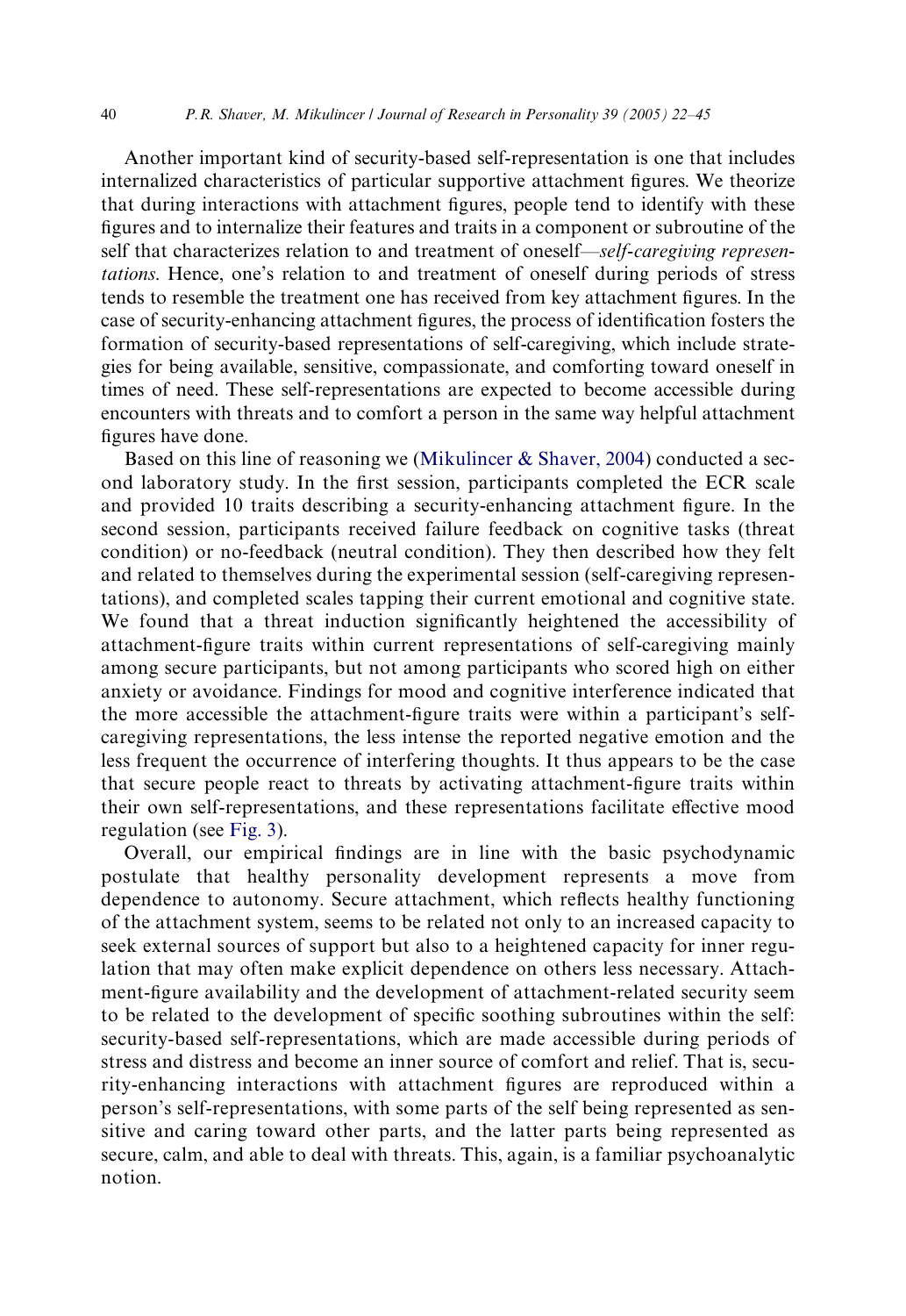#### **3. Concluding remarks**

Beyond the studies reviewed in this article, which were selected to fit within a tight space limit, there is accumulating evidence concerning other attachment-related processes that fit with a psychodynamic approach to the human mind. For example, [Sohlberg and Birgegard \(2003\)](#page-23-5) found long-term mood effects of subliminal exposure to symbiotic messages such as "Mommy and I are one" over a period of several weeks. We have also systematically documented the positive effects of priming with security-related representations on cognitive openness, compassion, altruism, and tolerance of out-groups—effects that cannot be explained in terms of associative priming or positive mood induction (see [Mikulincer & Shaver, 2003](#page-22-4), for a review). There is also empirical evidence concerning the dynamics of anxious attachment, such as projective identification (projecting one's own traits onto others and feeling closer as a result) and ironic negative reactions to positive mood inductions—effects that cannot be explained by correlated variables such as neuroticism, self-esteem, or trait anxiety [\(Mikulincer & Shaver, 2003](#page-22-4)). These examples fit with classic psychoanalytic descriptions of neurosis and hysteria. There are also empirical studies showing theory-consistent correspondence between attachment anxiety and avoidance, on the one hand, and measures of constructs in Kohut's psychoanalytic self-theory (e.g., needs for mirroring, idealization, and twinship) and scores on clinical tests such as the TAT and Rorschach, on the other hand ([Banai, Mikulincer, & Shaver, in press;](#page-20-13) [Berant, Mikulincer, Shaver, & Segal, in press; Shaver & Mikulincer, 2004\)](#page-20-13).

Research on adult attachment provides persuasive evidence for many of the unconscious processes discovered and described by psychoanalysts. This does not mean, however, that attachment theory can be simply equated with psychoanalysis. In fact, attachment theory offers a unique perspective on the developmental trajectory of working models and the role played by contextual factors in shaping cognitions and behaviors in adulthood. While contemporary psychoanalysis still views mental representations of self and others in adulthood as mental residues of childhood experiences, [Bowlby \(1988\)](#page-21-10) believed that these mental representations can be updated throughout life and can be affected by a broad array of contextual factors, such as current interactions with a relationship partner, the partner's attachment style and dynamics, and a person's current life situation. Indeed, longitudinal studies have shown only a moderate level of stability in attachment orientations from infancy to adolescence, while indicating that life events (e.g., parental death) can substantially alter a person's working models (see [Fraley, 2002,](#page-21-11) for a review and metaanalysis of these studies).

The changing nature of attachment styles and underlying mental representations is also evident in several experimental studies showing that positive effects of contextual priming of security-enhancing representations are found even among chronically insecure people (e.g., [Mikulincer et al., 2001; Mikulincer & Shaver, 2001](#page-22-15)). The possibility and nature of change are further revealed in two recent studies documenting the role of subjective appraisal of person-environment transactions in regulating changes in attachment orientation [\(Davila & Cobb, 2004; Simpson, Rholes,](#page-21-21) [Campbell, & Wilson, 2003](#page-21-21)). For example, [Simpson et al. \(2003\)](#page-23-6) observed changes in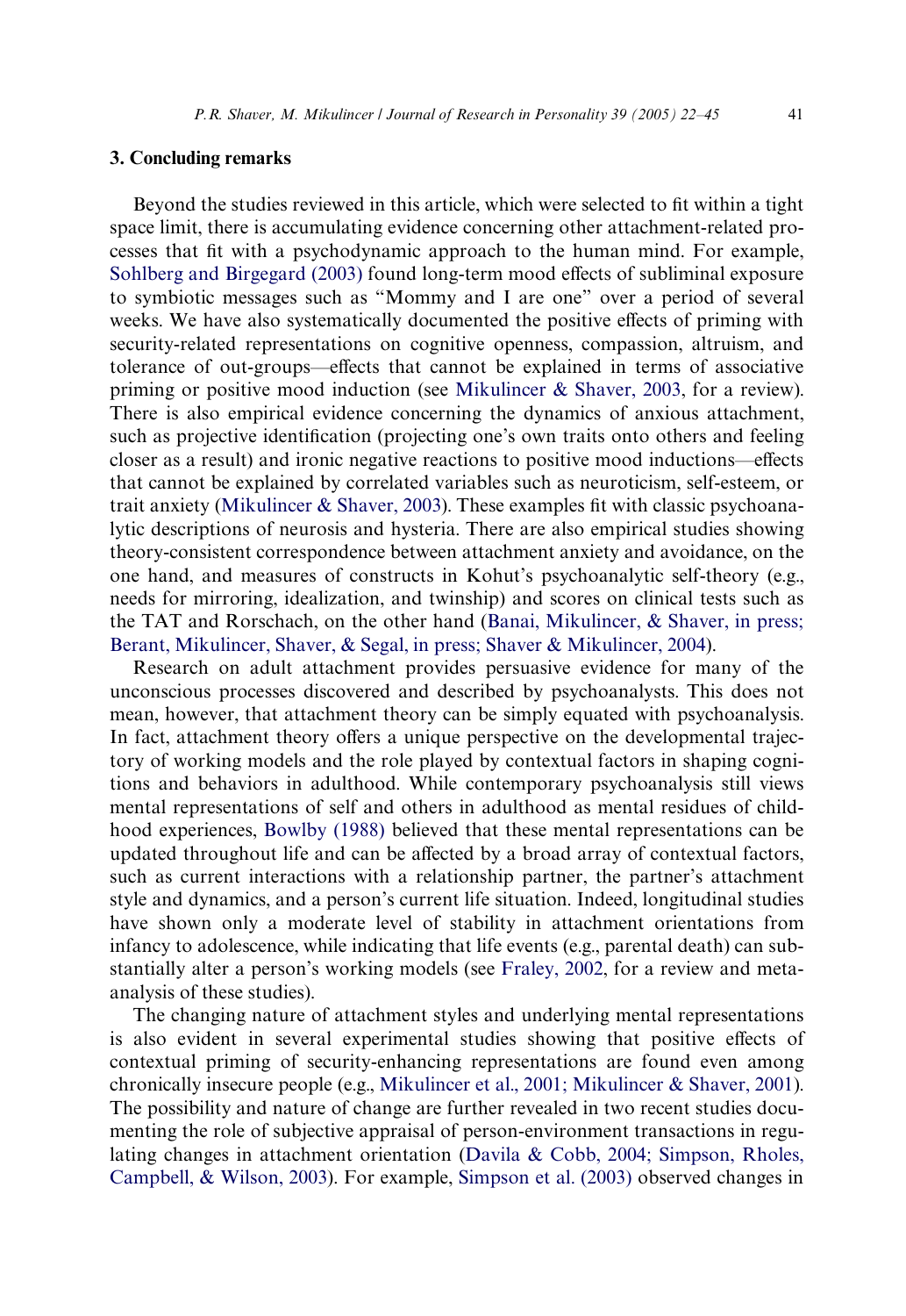attachment orientations during the transition to parenthood and found that prenatal appraisals of partner support and anger influenced the change process. Specifically, women who perceived less spousal support and more spousal anger during pregnancy became more anxiously attached across the transition, whereas husbands who perceived themselves as providing more spousal support during pregnancy became less avoidant across the transition to parenthood. These findings imply that attachment orientations are most likely to be changed if people construe life events as disconfirming their chronically accessible working models.

Attachment researchers have benefited from psychoanalytic insights as well as methods developed by cognitive and social-cognitive researchers. A similar kind of synergy may be about to occur between psychodynamic insights and methods developed by cognitive and affective neuroscientists. If researchers in the fields of personality and social psychology adopted a strategy of remaining open to psychodynamic insights, wedding these insights with a range of creative, contemporary methods, and working toward comprehensive, integrative theories, psychology might attain some of the ambitious goals, including psychological depth, that motivated theorists such as Freud and Bowlby.

#### **References**

- <span id="page-20-7"></span>Ainsworth, M. D. S. (1991). Attachment and other affectional bonds across the life cycle. In C. M. Parkes, J. Stevenson-Hinde, & P. Marris (Eds.), *Attachment across the life cycle* (pp. 33–51). New York: Routledge.
- <span id="page-20-9"></span>Ainsworth, M. D. S., Blehar, M. C., Waters, E., & Wall, S. (1978). *Patterns of attachment: Assessed in the strange situation and at home*. Hillsdale, NJ: Erlbaum.
- <span id="page-20-4"></span>Andersen, S. M., & Berk, M. S. (1998). The social-cognitive model of transference: Experiencing past relationships in the present. *Current Directions in Psychological Science, 7*, 109–115.
- <span id="page-20-5"></span>Aron, L. (2002). *A meeting of minds: Mutuality in psychoanalysis*. New York: Analytic Press.
- <span id="page-20-0"></span>Aspinwall, L. G., & Staudinger, U. M. (Eds.). (2003). *A psychology of human strengths: Fundamental questions and future directions for a positive psychology*. Washington, DC: American Psychological Association.
- <span id="page-20-2"></span>Atkinson, J. W., & Raynor, J. O. (Eds.). (1974). *Motivation and achievement*. Washington, DC: Winston.
- <span id="page-20-13"></span>Banai, E., Mikulincer, M., & Shaver, P. R. (in press). 'Selfobject' needs in Kohut's self-psychology: Links with attachment, self-cohesion, affect regulation, and adjustment. *Psychoanalytic Psychology*.
- Bandura, A. (1977). *Social learning theory*. Englewood Cliffs, NJ: Prentice Hall.
- <span id="page-20-10"></span>Bartholomew, K., & Horowitz, L. M. (1991). Attachment styles among young adults: A test of a four-category model. *Journal of Personality and Social Psychology, 61*, 226–244.
- <span id="page-20-3"></span>Bargh, J. (1996). Automaticity in social psychology. In E. T. Higgins & A. W. Kruglanski (Eds.), *Social psychology: Handbook of basic principles* (pp. 169–183). New York: Guilford Press.
- <span id="page-20-12"></span>Berant, E., Mikulincer, M., & Florian, V. (2001). Attachment style and mental health: A one-year followup study of mothers of infants with congenital heart disease. *Personality and Social Psychology Bulletin, 8*, 956–968.
- Berant, E., Mikulincer, M., Shaver, P. R., & Segal, Y. (in press). Rorschach correlates of self-reported attachment dimensions: Dynamic manifestations of hyperactivating and deactivating strategies. *Journal of Personality Assessment*.
- <span id="page-20-1"></span>Block, J. (1971). *Lives through time*. Berkeley, CA: Bancroft Books.
- Blum, G. S. (1953). *Psychoanalytic theories of personality*. New York: McGraw-Hill.
- <span id="page-20-6"></span>Bowlby, J. (1982/1969). *Attachment and loss: Vol. 1. Attachment* (2nd ed.). New York: Basic Books.
- <span id="page-20-8"></span>Bowlby, J. (1973). *Attachment and loss: Vol. 2. Separation: Anxiety and anger*. New York: Basic Books.
- <span id="page-20-11"></span>Bowlby, J. (1980). *Attachment and loss: Vol. 3. Sadness and depression*. New York: Basic Books.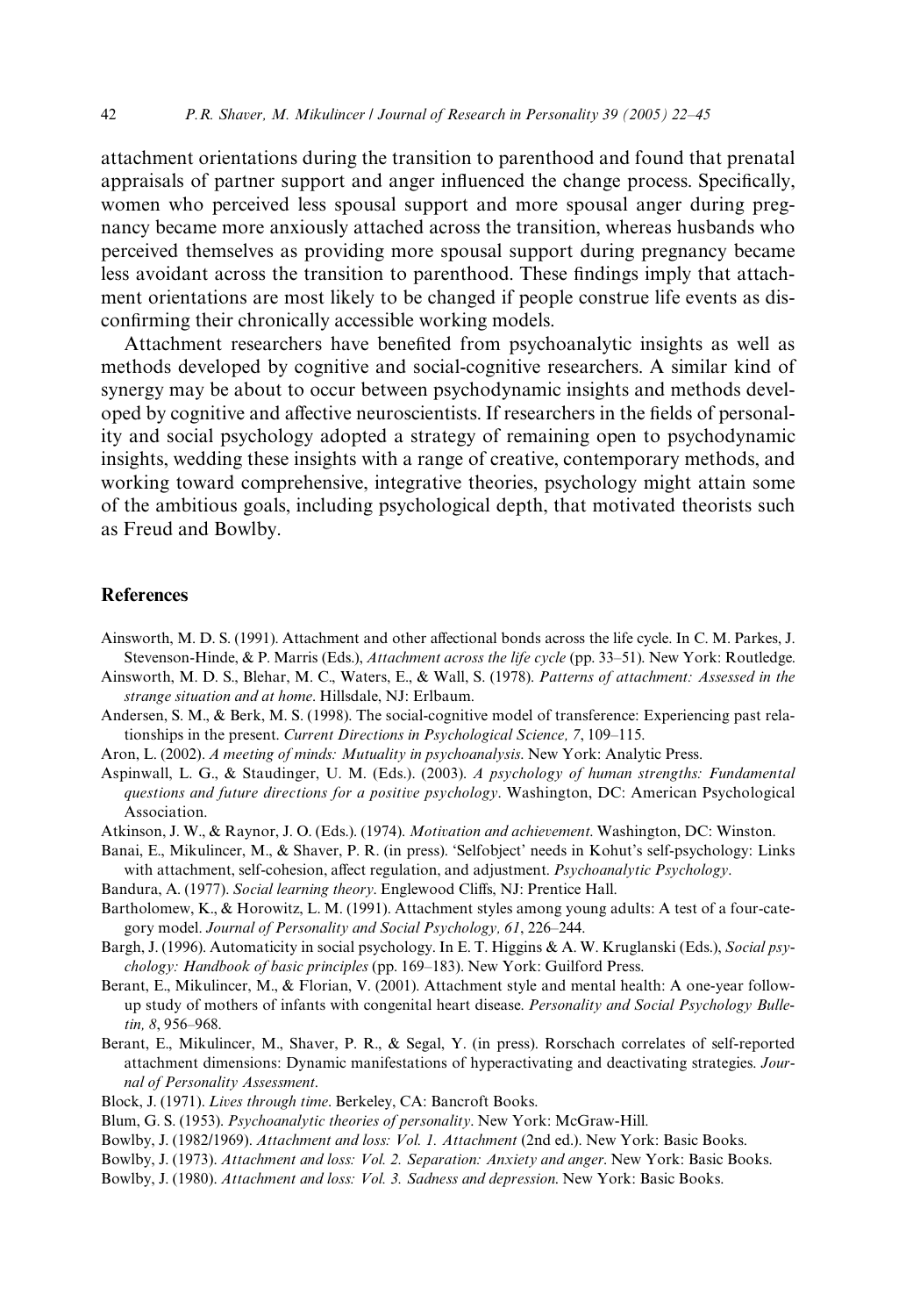<span id="page-21-10"></span>Bowlby, J. (1988). *A secure base: Clinical applications of attachment theory*. London: Routledge.

- <span id="page-21-15"></span>Brennan, K. A., Clark, C. L., & Shaver, P. R. (1998). Self-report measurement of adult attachment: An integrative overview. In J. A. Simpson & W. S. Rholes (Eds.), *Attachment theory and close relationships* (pp. 46–76). New York: Guilford Press.
- <span id="page-21-9"></span>Cassidy, J., & Kobak, R. R. (1988). Avoidance and its relationship with other defensive processes. In J. Belsky & T. Nezworski (Eds.), *Clinical implications of attachment* (pp. 300–323). Hillsdale, NJ: Erlbaum.
- <span id="page-21-5"></span>Cassidy, J., & Shaver, P. R. (Eds.). (1999). *Handbook of attachment: Theory, research, and clinical applications*. New York: Guilford Press.
- <span id="page-21-2"></span>Costa, P. T., Jr., & McCrae, R. R. (1988). From catalogue to classification: Murray's needs and the five-factor model. *Journal of Personality and Social Psychology, 55*, 258–265.
- <span id="page-21-12"></span>Crowell, J. A., Fraley, R. C., & Shaver, P. R. (1999). Measurement of adult attachment. In J. Cassidy & P. R. Shaver (Eds.), *Handbook of attachment: Theory, research, and clinical applications* (pp. 434–465). New York: Guilford Press.
- <span id="page-21-21"></span>Davila, J., & Cobb, R. J. (2004). Predictors of changes in attachment security during adulthood. In W. S. Rholes & J. A. Simpson (Eds.), *Adult attachment: Theory, research, and clinical implications* (pp. 133– 156). New York: Guilford Press.
- <span id="page-21-1"></span>Dollard, J., & Miller, N. E. (1950). *Personality and psychotherapy: An analysis in terms of learning, thinking, and culture*. New York: McGraw-Hill.
- <span id="page-21-13"></span>Dozier, M., Stovall, K. C., & Albus, K. E. (1999). Attachment and psychopathology in adulthood. In J. Cassidy & P. R. Shaver (Eds.), *Handbook of attachment: Theory, research, and clinical applications* (pp. 497–519). New York: Guilford Press.
- <span id="page-21-6"></span>Fonagy, P. (2001). *Attachment theory and psychoanalysis*. New York: Other Press.
- <span id="page-21-11"></span>Fraley, R. C. (2002). Attachment stability from infancy to adulthood: Meta-analysis and dynamic modeling of developmental mechanisms. *Personality and Social Psychology Review, 6*, 123–151.
- <span id="page-21-14"></span>Fraley, R. C., & Davis, K. E. (1997). Attachment formation and transfer in young adults' close friendships and romantic relationships. *Personal Relationships, 4*, 131–144.
- <span id="page-21-20"></span>Fraley, R. C., & Shaver, P. R. (1997). Adult attachment and the suppression of unwanted thoughts. *Journal of Personality and Social Psychology, 73*, 1080–1091.
- <span id="page-21-7"></span>Fraley, R. C., & Shaver, P. R. (2000). Adult romantic attachment: Theoretical developments, emerging controversies, and unanswered questions. *Review of General Psychology, 4*, 132–154.
- <span id="page-21-16"></span>Freud, A. (1936). *The ego and the mechanisms of defense*. Madison, CT: International Universities Press.
- <span id="page-21-18"></span>Freud, S., (1959). Inhibitions, symptoms, and anxiety. In J. Strachey (Ed. & Trans.), *The standard edition of the complete psychological works of Sigmund Freud* (Vol. 20, pp. 77–172). London: Hogarth Press. (Original work published 1926).
- <span id="page-21-17"></span>George, C., & West, M. (2001). The development and preliminary validation of a new measure of adult attachment: The Adult Attachment Projective. *Attachment and Human Development, 3*, 30–61.
- <span id="page-21-4"></span>Greenberg, J., Koole, S. L., & Pyszczynski, T. (Eds.). (2004). *Handbook of experimental existential psychology*. New York: Guilford Press.
- <span id="page-21-3"></span>Greenberg, J., Pyszczynski, T., & Solomon, S. (1997). Terror management theory of self-esteem and cultural worldviews: Empirical assessments and conceptual refinements. In M. P. Zanna (Ed.), *Advances in Experimental Social Psychology* (29, pp. 61–141). San Diego: Academic Press.
- Greenberg, M. T. (1999). Attachment and psychopathology in childhood. In J. Cassidy & P. R. Shaver (Eds.), *Handbook of attachment: Theory, research, and clinical applications* (pp. 469–496). New York: Guilford Press.
- <span id="page-21-0"></span>Hall, C. S., & Lindsey, G. (1957). *Theories of personality*. New York: Wiley.
- <span id="page-21-8"></span>Hazan, C., & Shaver, P. R. (1987). Romantic love conceptualized as an attachment process. *Journal of Personality and Social Psychology, 52*, 511–524.
- Hesse, E. (1999). The Adult Attachment Interview: Historical and current perspectives. In J. Cassidy & P. R. Shaver (Eds.), *Handbook of attachment: Theory, research, and clinical applications* (pp. 395–433). New York: Guilford Press.
- Higgins, E. T., & Kruglanski, A. W. (Eds.). (2000). *Motivational science: Social and personality perspectives*. Philadelphia, PA: Psychology Press.
- <span id="page-21-19"></span>Kelly, A. E., & Kahn, J. H. (1994). Effects of suppression on personal intrusive thoughts. *Journal of Personality and Social Psychology, 66*, 998–1006.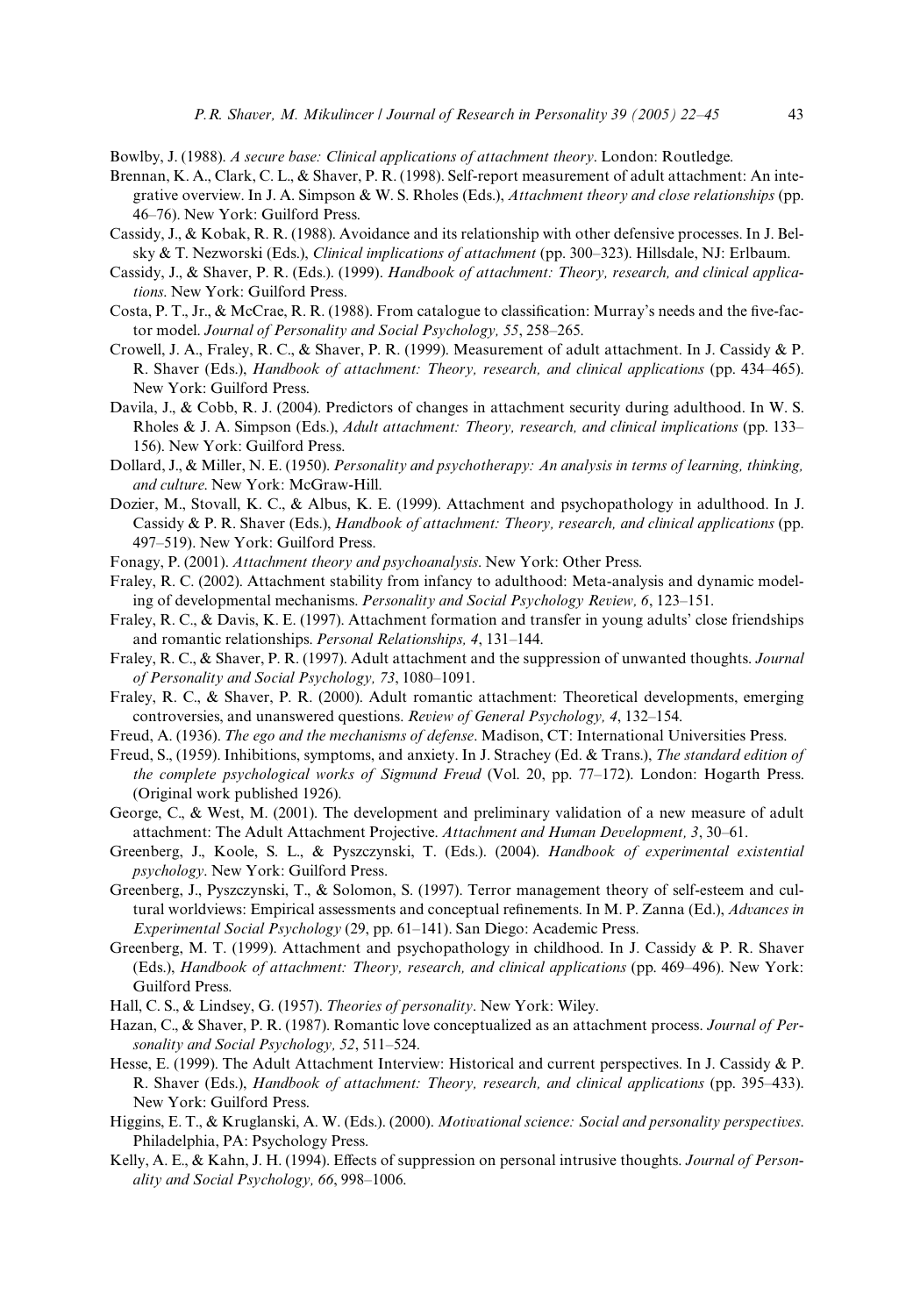- <span id="page-22-2"></span>Klein, M. (1957). *Envy and gratitude: A study of unconscious forces*. New York: Basic Books.
- <span id="page-22-3"></span>Kohut, H. (1971). *The analysis of the self*. New York: International Universities Press.
- Kohut, H. (1977). *The restoration of the self*. New York: International Universities Press.
- <span id="page-22-0"></span>McAdams, D. P. (1993). *The stories we live by: Personal myths and the making of the self*. New York: William Morrow.
- <span id="page-22-10"></span>Mikulincer, M. (1998). Adult attachment style and affect regulation: Strategic variations in self-appraisals. *Journal of Personality and Social Psychology, 75*, 420–435.
- <span id="page-22-8"></span>Mikulincer, M., Birnbaum, G., Woddis, D., & Nachmias, O. (2000). Stress and accessibility of proximityrelated thoughts: Exploring the normative and intraindividual components of attachment theory. *Journal of Personality and Social Psychology, 78*, 509–523.
- <span id="page-22-14"></span>Mikulincer, M., Dolev, T., & Shaver, P. R. (in press). Attachment-related strategies during thought-suppression: Ironic rebounds and vulnerable self-representations. *Journal of Personality and Social Psychology*.
- <span id="page-22-15"></span>Mikulincer, M., Gillath, O., Halevy, V., Avihou, N., Avidan, S., & Eshkoli, N. (2001). Attachment theory and reactions to others' needs: Evidence that activation of the sense of attachment security promotes empathic responses. *Journal of Personality and Social Psychology, 81*, 1205–1224.
- <span id="page-22-9"></span>Mikulincer, M., Gillath, O., & Shaver, P. R. (2002). Activation of the attachment system in adulthood: Threat-related primes increase the accessibility of mental representations of attachment figures. *Journal of Personality and Social Psychology, 83*, 881–895.
- <span id="page-22-12"></span>Mikulincer, M., & Horesh, N. (1999). Adult attachment style and the perception of others: The role of projective mechanisms. *Journal of Personality and Social Psychology, 76*, 1022–1034.
- <span id="page-22-13"></span>Mikulincer, M., Horesh, N., Eilati, I., & Kotler, M. (1999). The association between adult attachment style and mental health in extreme life-endangering conditions. *Personality and Individual Differences*, 27, 831–842.
- <span id="page-22-11"></span>Mikulincer, M., Orbach, I., & Iavnieli, D. (1998). Adult attachment style and affect regulation: Strategic variations in subjective self-other similarity. *Journal of Personality and Social Psychology, 75*, 436–448.
- <span id="page-22-5"></span>Mikulincer, M., & Shaver, P. R. (2001). Attachment theory and intergroup bias: Evidence that priming the secure base schema attenuates negative reactions to out-groups. *Journal of Personality and Social Psychology, 81*, 97–115.
- <span id="page-22-4"></span>Mikulincer, M., & Shaver, P. R. (2003). The attachment behavioral system in adulthood: Activation, psychodynamics, and interpersonal processes. In M. P. Zanna (Ed.), *Advances in experimental social psychology* (35, pp. 53–152). San Diego, CA: Academic Press.
- <span id="page-22-7"></span>Mikulincer, M., & Shaver, P. R. (2004). Security-based self-representations in adulthood: Contents and processes. In W. S. Rholes & J. A. Simpson (Eds.), *Adult attachment: Theory, research, and clinical implications* (pp. 159–195). New York: Guilford Press.
- Mischel, W. (1973). Toward a cognitive social-learning reconceptualization of personality. *Psychological Review, 80*, 252–283.
- Mischel, W., & Shoda, Y. (1995). A cognitive-affective system theory of personality: Reconceptualizing situations, dispositions, dynamics, and invariance in personality structure. *Psychological Review, 102*, 246–268.
- Mitchell, S. A. (1988). *Relational concepts in psychoanalysis: An integration*. Boston, MA: Harvard University Press.
- <span id="page-22-1"></span>Morf, C. C., & Rhodewalt, F. (2001). Unraveling the paradoxes of narcissism: A dynamic self-regulatory processing model. *Psychological Inquiry, 12*, 177–196.
- Sarnoff, I. (1971). *Testing Freudian concepts: An experimental social approach*. New York: Springer Publishers.
- Schafer, R. (1968). *Aspects of internalization*. New York: International University Press.
- Shaver, P. R., & Hazan, C. (1993). Adult romantic attachment: Theory and evidence. In D. Perlman & W. Jones (Eds.), *Advances in personal relationships* (4, pp. 29–70). London: Jessica Kingsley.
- <span id="page-22-6"></span>Shaver, P. R., & Mikulincer, M. (2002). Attachment-related psychodynamics. *Attachment and Human Development, 4*, 133–161.
- Shaver, P. R., & Mikulincer, M. (2004). What do self-report measures of attachment assess? In W. S. Rholes & J. A. Simpson (Eds.), *Adult attachment: Theory, research, and clinical implications* (pp. 17–54). New York: Guilford Press.

Klein, G. S. (1970). *Perception, motives, and personality*. New York: Knopf.